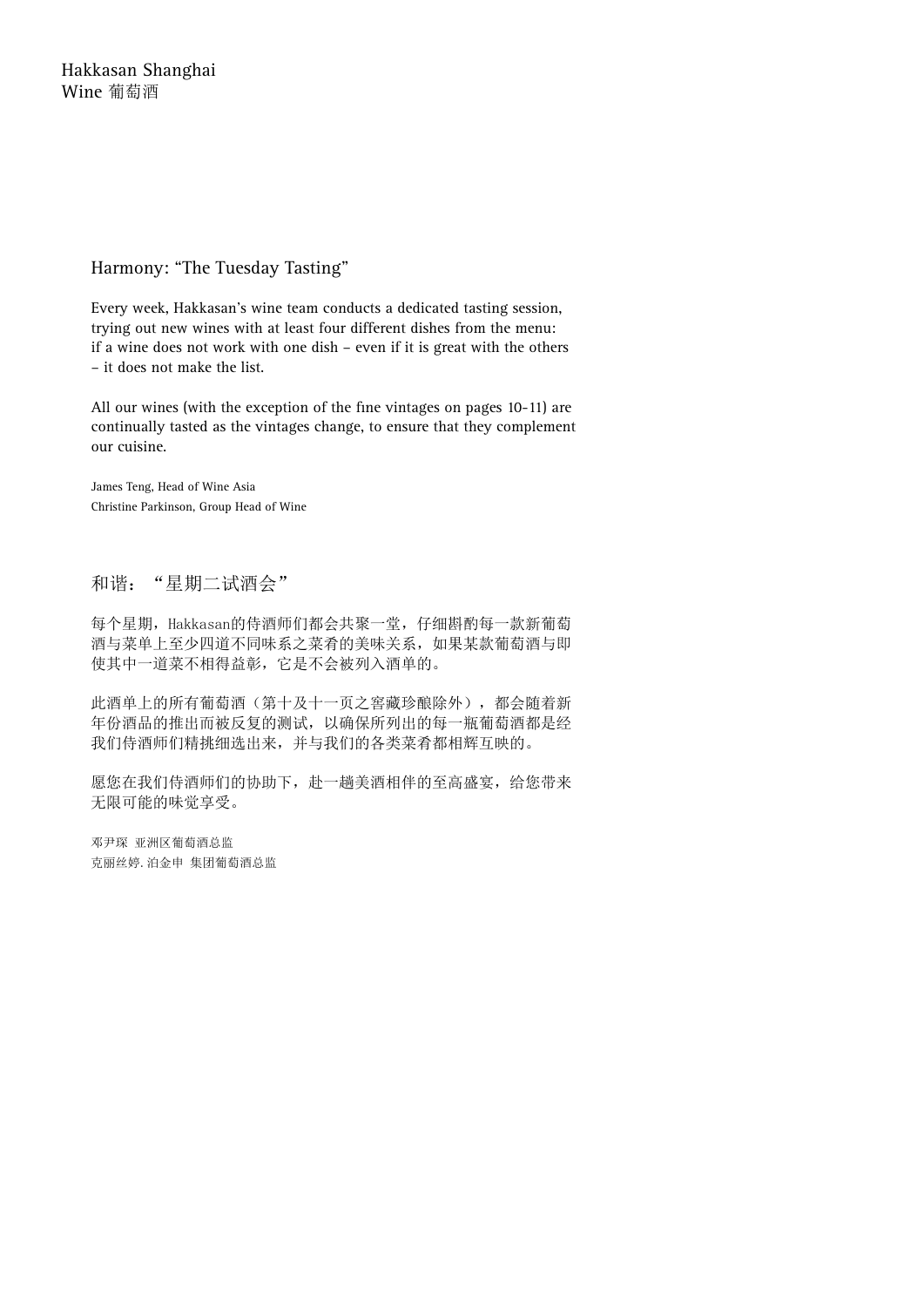|      | 所列葡萄酒以酒体及风味排序: 从清新淡雅到饱满浓郁<br>Wines are listed in order of body and flavour: from light to rich                                                                                 | All prices shown are in RMB 人民币           |
|------|--------------------------------------------------------------------------------------------------------------------------------------------------------------------------------|-------------------------------------------|
|      | Champagne                                                                                                                                                                      | 香槟                                        |
| NV   | Louis Roederer Brut Premier 12% Champagne, France<br>Pinot Noir, Chardonnay and Pinot Meunier; dry and crisp; toast, hawthorn flower, bergamot<br>路易王妃 干型精选香槟 清新爽口; 烤面包、花香、佛手柑 | 单杯125ml 183 瓶 bottle 990                  |
| NV   | Bruno Paillard "Première Cuvée" Rosé 12% Champagne, France<br>Pinot Noir and Chardonnay; fruity and elegant; redcurrant, cherry, violet<br>布鲁诺 精选特酿 桃红香槟 优雅果香,红加仑子、樱桃、紫罗兰      | 单杯125ml 237 瓶 bottle 1280                 |
| NV   | Laurent-Perrier Demi-Sec 12.5% Champagne, France<br>Pinot Meunier, Pinot Noir and Chardonnay; medium-sweet and crisp; sherbet, floral, citrus<br>罗兰百悦 半干型香槟 微甜鲜爽,果子露、芬芳、柑橘     | 单杯125ml 209 瓶 bottle 1130                 |
| Rosé |                                                                                                                                                                                | 桃红葡萄酒                                     |
| 2014 | Volubilia Gris, Domaine de la Zouina 13.5% Meknes, Morocco<br>Caladoc blend; delicate and floral; rose, white peach, mineral<br>摩洛 岢 卡拉多克葡萄混酿; 优雅清新; 玫瑰、白桃、矿物                  | 单杯150ml 83 瓶 bottle 395                   |
| 2015 | Rosa dei Frati, Cà dei Frati 13% Lombardy, Italy<br>Groppello blend; tangy and fruity; violet, strawberry, blood orange<br>意大利 格罗佩洛葡萄混酿;果味浓郁;紫罗兰、草莓、血橙                         | 单杯150ml 99瓶 bottle 470                    |
|      | Jerez: Sherry                                                                                                                                                                  | 雪利酒                                       |
|      | Oloroso "Alfonso", Gonzales Byass 18% Jerez, Spain<br>100% Palomino Fino; dry and rich; vanilla, walnut, dried mango<br>欧罗洛索 雪利酒 饱满于型;香草、胡桃、芒果干                                | 单杯 70ml 48 瓶 750ml 490                    |
|      | Huangjiu by carafe                                                                                                                                                             | 黄酒                                        |
| 2012 | 塔牌"手工原酒"15.5度中国浙江绍兴<br>Pagoda "Handmade" 15.5% Shaoxing, China<br>Glutinuous rice, yeast and jiuqu; intense and off-dry; spiced plum, bitter almond, caramel                   | /room temperature 壶 150ml 123 瓶 600ml 475 |
|      | <b>Sake by tokkuri</b> / Suggested serving temperature; let us know your preference                                                                                            | 清酒                                        |
|      | Ozeki "Karantamba", Honjozo 15.5% Hyogo, Japan 辛丹波 本醸造<br>Mellow and savoury; yeast, white peach, banana                                                                       | 壶 150ml 85 瓶 720ml 390<br>/warm           |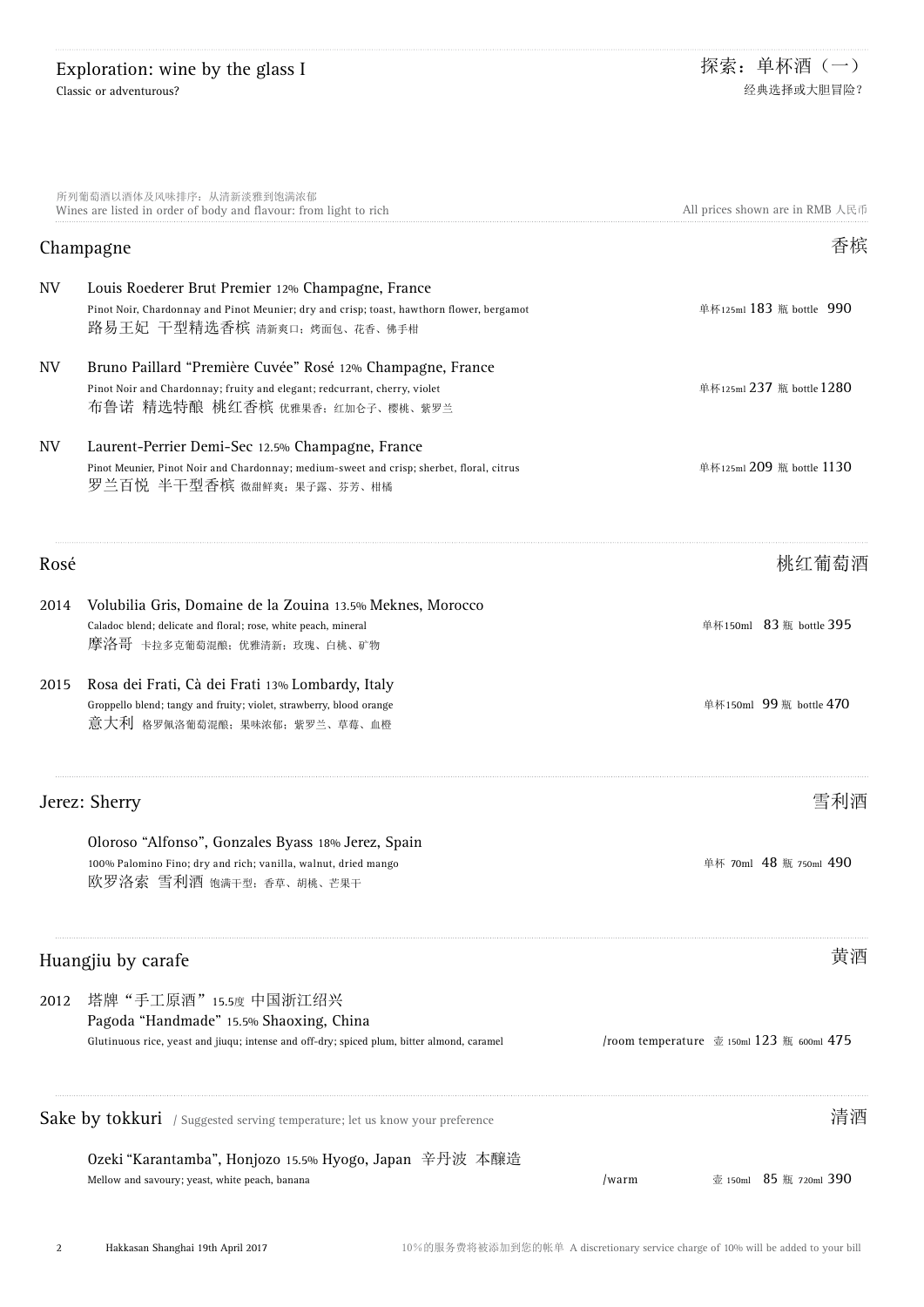| 所列葡萄酒以酒体及风味排序: 从清新淡雅到饱满浓郁<br>Wines are listed in order of body and flavour: from light to rich |                                                                                                                                                                                                  | All prices shown are in RMB 人民币 |                            |
|------------------------------------------------------------------------------------------------|--------------------------------------------------------------------------------------------------------------------------------------------------------------------------------------------------|---------------------------------|----------------------------|
|                                                                                                | White                                                                                                                                                                                            |                                 | 白葡萄酒                       |
| 2012                                                                                           | Fossil, Vale da Capucha 14% Lisbon, Portugal<br>Arinto blend; dry and lively; yellow apple, tangerine, yellow lemon<br>葡萄牙安林托混酿;新鲜爽口;黄苹果、橘子、黄柠                                                   |                                 | 单杯150ml 78 瓶 bottle 370    |
| 2014                                                                                           | Malagouzia "Kalogeri", Papagiannakos 12% Attica, Greece<br>100% Malagouzia; exotic and vibrant; floral, mineral, grapefruit<br>希腊 玛拉格西亚葡萄; 芬芳清淡; 白花、矿物质感、西柚                                      |                                 | 单杯150ml 89 瓶 bottle 425    |
| 2015                                                                                           | Sauvignon Blanc, Lochton House 13% Marlborough, New Zealand<br>100% Sauvignon Blanc; crisp and juicy; herbal, leafy, passion fruit<br>新西兰 长相思葡萄;清爽丰沛;草本、叶香、百香果                                   |                                 | 单杯150ml 113 瓶 bottle 535   |
| 2015                                                                                           | Chardonnay "Filius", Vasse Felix 12.5% Margaret River, Australia<br>100% Chardonnay; round and fresh; sweet melon, hazelnut, popcorn<br>澳洲 霞多丽葡萄; 浓醇饱满; 香瓜、烤榛子、爆米花                               |                                 | 单杯150ml 138 瓶 bottle 660   |
| Red                                                                                            |                                                                                                                                                                                                  |                                 | 红葡萄酒                       |
| 2014                                                                                           | Pinot Noir "Province", Astrolabe 14% Marlborough, New Zealand<br>100% Pinot Noir; light and pure; raspberry, toast, wet stone<br>新西兰 黑比诺葡萄;轻盈纯净;树莓、烤面包、湿石矿物味                                     |                                 | 单杯150ml 113 瓶 bottle 535   |
| 2012                                                                                           | Falcoaria, Casal Branco 14% Tejo, Portugal<br>Castelão blend; round and fleshy; black cherry, violet, nutmeg<br>葡萄牙 卡斯特劳葡萄混酿:柔滑果香;黑樱桃、紫罗兰、肉豆蔻                                                    |                                 | 单杯150ml 89 瓶 bottle 425    |
| 2008                                                                                           | Saint-Joseph "Offerus", J.L. Chave 13.5% Rhône, France<br>100% Syrah; spicy and rustic; pepper, blackberry, wet wool<br>法国 西拉葡萄; 辛香醇厚; 胡椒、黑莓、湿羊毛                                                 |                                 | 单杯150ml 138 瓶 bottle 660   |
| 2015                                                                                           | Zweigelt, Kaiser 13% Burgenland, Austria<br>100% Zweigelt; mellow and juicy; blueberry, violet, cinnamon<br>奥地利 茨威格葡萄; 圆润易饮; 蓝莓、紫罗兰、肉桂                                                           |                                 | 单杯150ml 95 瓶 bottle 450    |
| 2013                                                                                           | Cabernet Sauvignon, Legacy Peak 14% Ningxia, China<br>100% Cabernet Sauvignon; rich and fruity; dried blackfruit, blackcurrant, oak<br>中国 赤霞珠葡萄: 香醇丰满; 干果、黑加仑子、橡木                                |                                 | 单杯150ml 119 瓶 bottle 565   |
| 2009                                                                                           | Valpolicella Classico Superiore, Giuseppe Quintarelli 15% Veneto, Italy<br>Corvina, Corvinone and Rondinella; complex and elegant; dried fruit, cinnamon, leather<br>意大利 科维纳葡萄混酿; 深湛优雅; 干果、肉桂、皮革 | coravin                         | 单杯 125ml 380 瓶 bottle 1980 |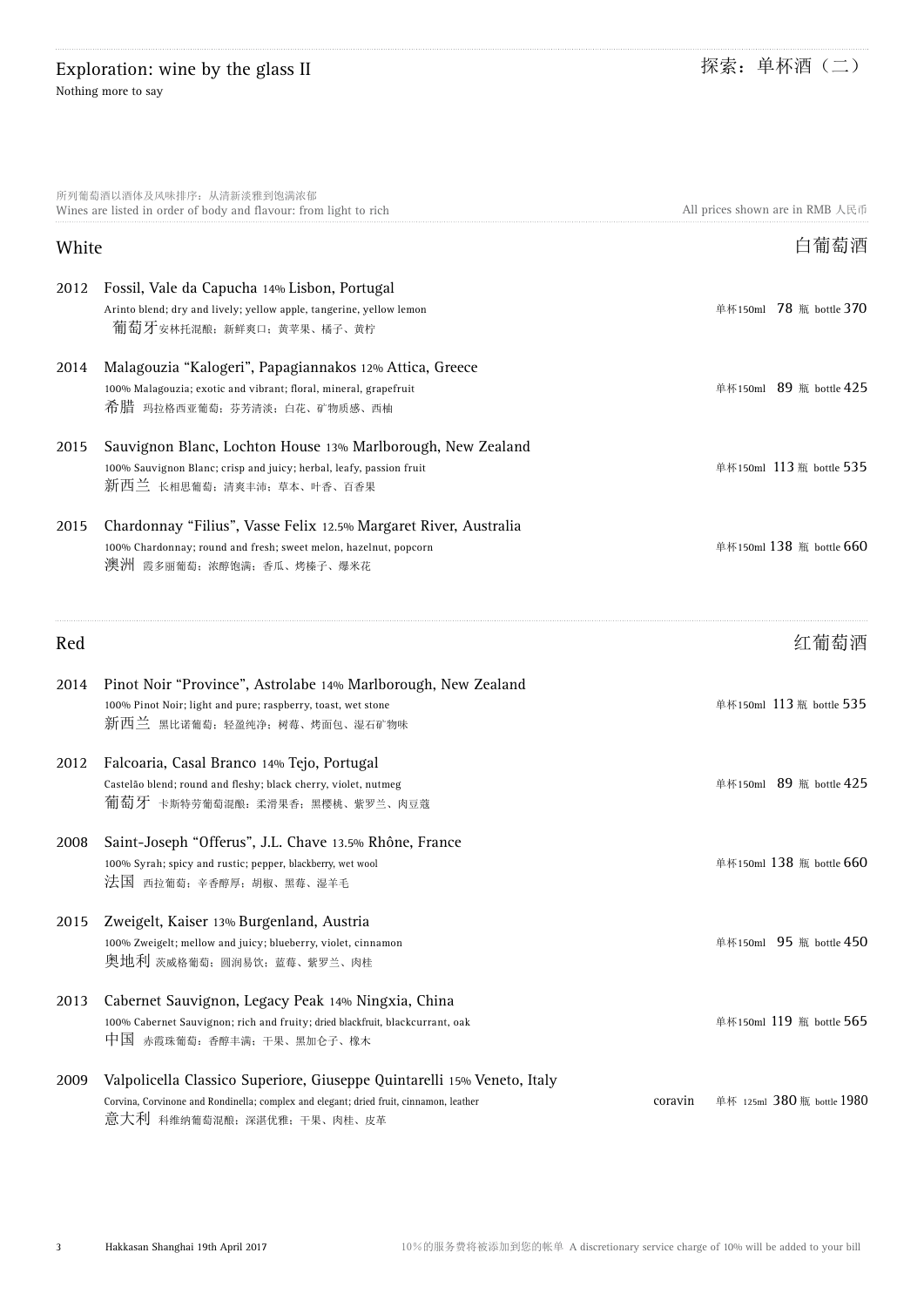## Champagne and Sparkling Wine I

Non-vintage

Fermented and aged in the bottle: flavour comes from the time on lees

#### 香槟及气泡酒 壹 酒瓶中的发酵与陈年:酒体与酵母酒泥的接触,释放出香槟典型的醇酒香

由不同年份的葡萄酒精心调配而得,尽显各酒庄恒久之典型滋味

#### RMB 人民币

无年份

Wines from different years are blended to show the "house style" of the producer

| NV | Louis Roederer Brut Premier 12%            | Champagne, France           | 990  |
|----|--------------------------------------------|-----------------------------|------|
| NV | Armand de Brignac Brut "Gold" 12.5%        | Champagne, France           | 6666 |
| NV | Ca'del Bosco "Cuvée Prestige" 12.5%        | Lombardy, Italy             | 985  |
| NV | Gosset "Grande Réserve" 12%                | Champagne, France           | 1584 |
| NV | Krug "Grande Cuvée" 12%                    | Champagne, France           | 3880 |
| NV | Laurent-Perrier Demi-Sec 12%               | Champagne, France           | 1130 |
| NV | Roederer Estate "Anderson Valley" Brut 12% | Anderson Valley, California | 780  |
| NV | Taittinger "Nocturne" Sec 12.5%            | Champagne, France           | 1390 |
|    |                                            |                             |      |

|                                                | 'Grower' Champagne                                           |                        | '小农'香槟 |
|------------------------------------------------|--------------------------------------------------------------|------------------------|--------|
| Family-made Champagnes from smaller vineyards: |                                                              | 来自小葡萄园家族式制酿之香槟:        |        |
|                                                | these wines show 'terroir' of a single village or region     | 如丝滑般的气泡中彰显出小村庄的特有风土人情味 |        |
| <b>NV</b>                                      | Chartogne-Taillet "Heurtebise" Blanc de Blancs Brut 12.5%    | Champagne, France      | 1220   |
| NV                                             | Françoise Bedel "Comme Autrefois" 12.5%                      | Champagne, France      | 1580   |
| NV                                             | Moutard "Champ Persin" Chardonnay Brut 12.5%                 | Champagne, France      | 995    |
| <b>NV</b>                                      | Paul Déthune "Grand Cru" Demi-Sec 12.5%                      | Champagne, France      | 1180   |
| NV                                             | Ulysse Collin "Les Maillons" Blanc de Noirs Extra Brut 12.5% | Champagne, France      | 1555   |

2009 Larmandier-Bernier "Terre de Vertus" Non Dosé 12.5% Champagne, France 1530

年份

Vintage

Made only in the best years, these wines show the influence of the weather on the vines 精选特级年份,款款香槟都勾起当年的气候对葡萄藤的深刻记忆

|      | 2005 Bollinger "La Grande Année" 12% | Champagne, France | 3095 |
|------|--------------------------------------|-------------------|------|
|      | 2007 Cristal, Louis Roederer 12%     | Champagne, France | 4980 |
|      | 2006 Dom Pérignon 12.5%              | Champagne, France | 3180 |
| 1999 | Salon 12%                            | Champagne, France | 5999 |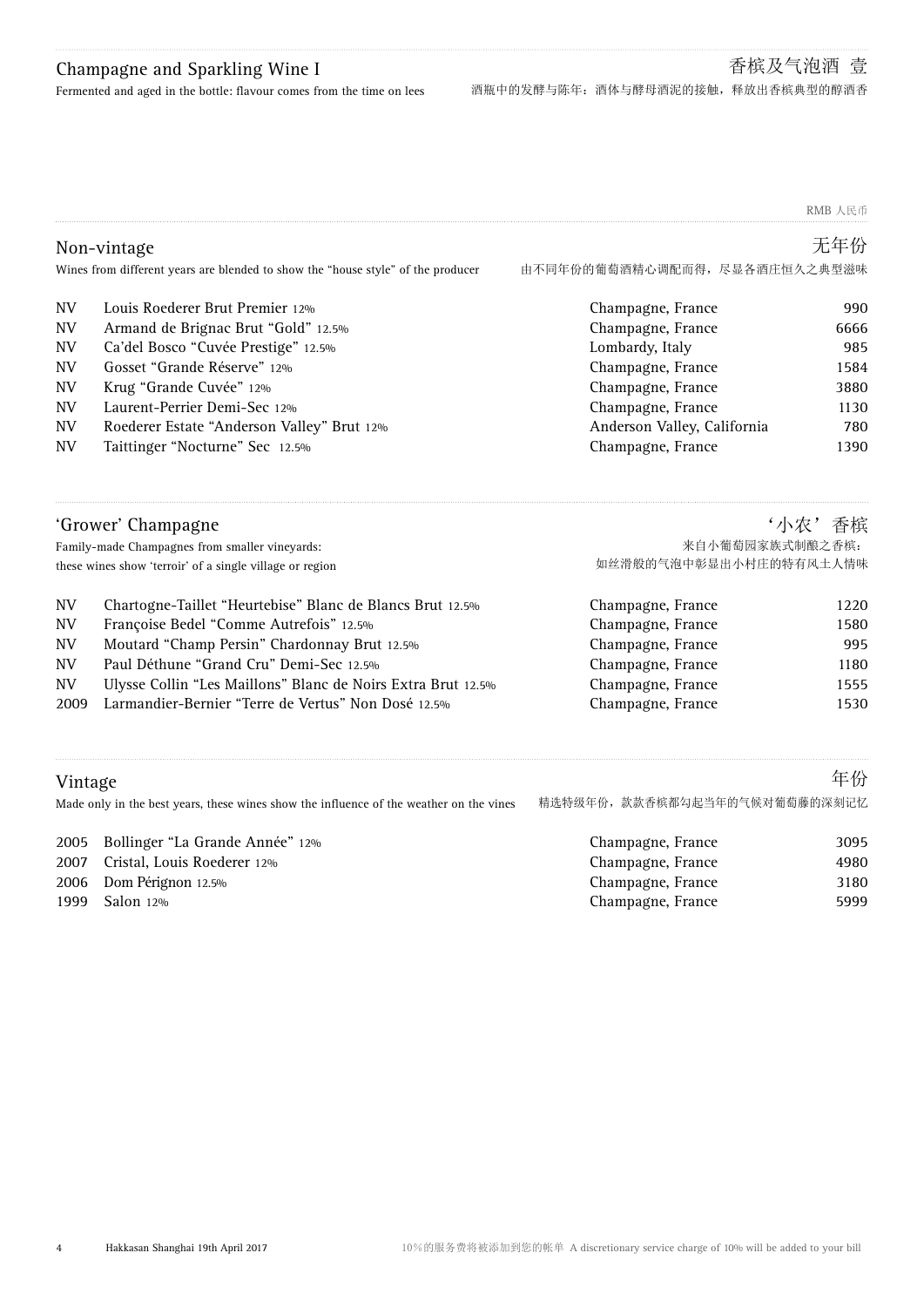### Champagne and Sparkling Wine II

The wine may be white but both black and white grapes are used; the flavour reveals the colour

|                       | 香槟及气泡酒 贰  |  |
|-----------------------|-----------|--|
| 不管是黑葡萄或白葡萄,都可以酿出白气泡酒: |           |  |
|                       | 颜色隐藏于味道之中 |  |

RMB 人民币

|      | Blanc de blancs<br>Made entirely from Chardonnay: often the most elegant Champagnes | 仅由霞多丽白葡萄酿制而成: 矿物味四溢, 口感清新细腻 | 白中白  |
|------|-------------------------------------------------------------------------------------|-----------------------------|------|
| NV   | Bruno Paillard "Réserve Privée" 12%                                                 | Champagne, France           | 1360 |
| NV   | Delamotte "Blanc de Blancs" 12%                                                     | Champagne, France           | 1230 |
| NV   | Ruinart Brut "Blanc de Blancs" 12%                                                  | Champagne, France           | 1595 |
| 2009 | Angelina Brut Reserve, Grace Vineyard 12.3%                                         | Shanxi, China               | 850  |
| 2002 | Duval-Leroy "Blanc de Blancs" Brut Nature 12.5%                                     | Champagne, France           | 2002 |
| 2005 | Taittinger "Comtes de Champagne" 12.5%                                              | Champagne, France           | 3680 |
|      |                                                                                     |                             |      |

|      | Blanc de noirs<br>White wine from black grapes: these unusual sparkling wines are full and fruity | 由黑葡萄酿制而成的白香槟及气泡酒: 果香丰沛, 酒质饱满 | 黑中白  |
|------|---------------------------------------------------------------------------------------------------|------------------------------|------|
| NV   | Angelina "Cabernet Franc", Grace Vineyard 12.5 %                                                  | Shanxi, China                | 515  |
| NV   | Drappier "Sans Soufre" Zero Dosage Brut Nature 12%                                                | Champagne, France            | 1185 |
| NV   | Egly-Ouriet "Les Vignes de Vrigny" Brut 12.5%                                                     | Champagne, France            | 1550 |
| NV   | Tendil & Lombardi "Blanc de Noirs" Brut 12%                                                       | Champagne, France            | 890  |
| 2009 | Schramsberg "Blanc de Noirs" Brut 13%                                                             | North Coast, California      | 925  |

### Rosé Pinot grapes give colour and texture to these fruity, food-friendly sparkling wines 黑葡萄给予了香槟美丽的桃红外衣与浓厚的果味底蕴,使之与美食不可分离NV Billecart-Salmon Brut Rosé 12% Champagne, France 1780 NV Bollinger Rosé 12% Champagne, France 1375 NV Bruno Paillard "Première Cuvée" Rosé 12% Champagne, France 1280 NV Chandon Brut Rosé 12% (19%) (19%) (19%) (19%) (19%) (19%) (19%) (19%) (19%) (19%) (19%) (19%) (19%) (19%) (1 NV Chapel Down "Vintage Reserve" Brut Rosé 12% (England Kent, England 1150 NV Franciacorta Rosé, Contadi Castaldi 12.5% CONSECTED Extendios Combardy, Italy NV Laurent-Perrier Brut Rosé 12% Champagne, France 1880 2005 Perrier-Jouët "Belle Epoque" Edition Automne 12.5% Champagne, France 3880 桃红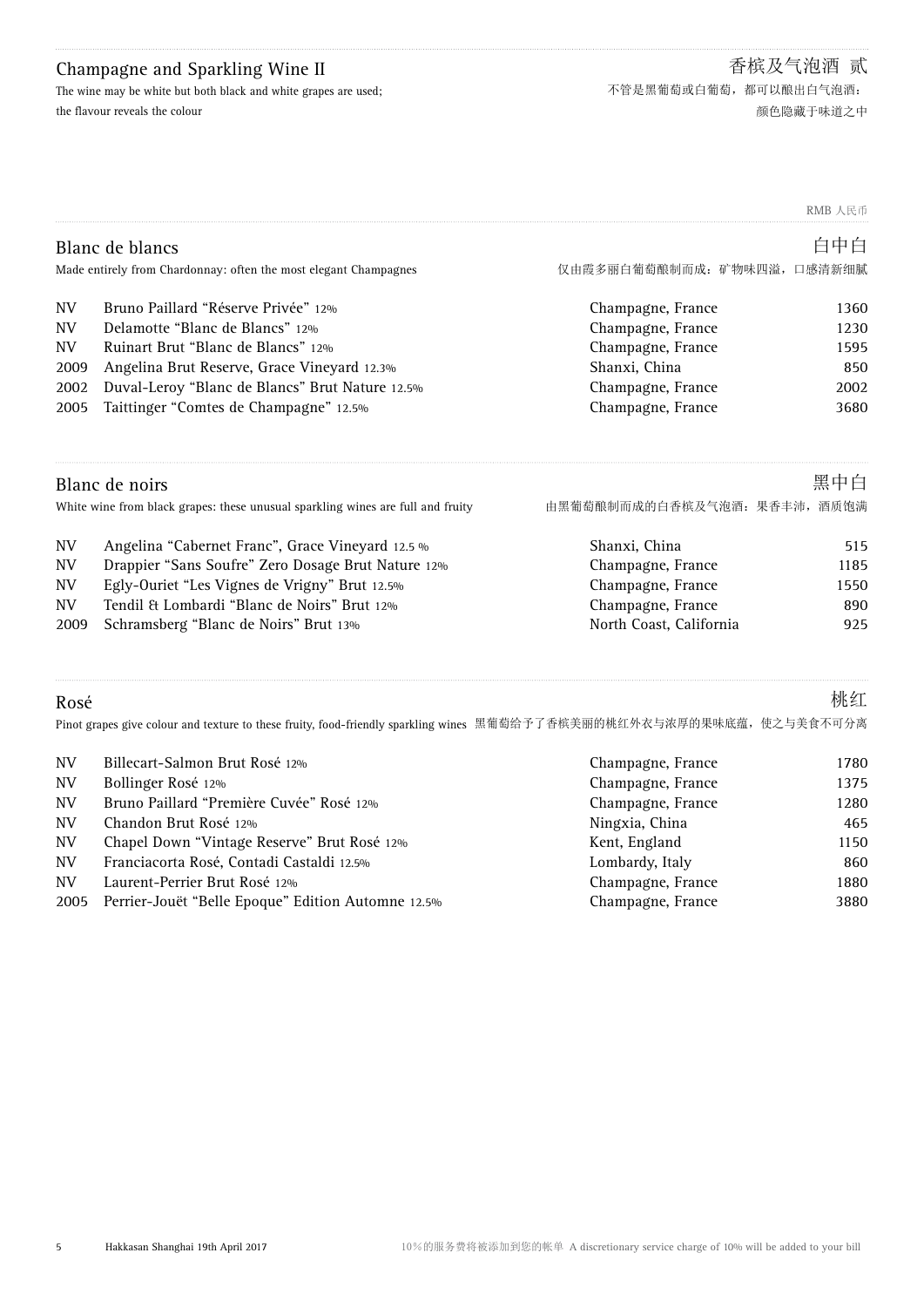Wines, estates and producers ever-present on the Hakkasan list: start here

Wines are listed in order of body and flavour: from light to rich  $\mathbb{R}$  RMB 人民币 所列葡萄酒以酒体及风味排序:从清新淡雅到饱满浓郁

## White **contract of the contract of the contract of the contract of the contract of the contract of the contract**

| 2012 | Riesling Kabinett Trocken, Schloss Vollrads 12%     | Rheingau, Germany         | 590  |
|------|-----------------------------------------------------|---------------------------|------|
| 2011 | The Hermit Crab, d'Arenberg 13.4%                   | McLaren Vale, Australia   | 440  |
| 2013 | Albariño, Pazo Barrantes 13%                        | Rías Baixas, Spain        | 890  |
| 2014 | Sancerre "Silex", Philippe Girard 13%               | Loire, France             | 720  |
| 2013 | Soave Classico "Calvarino", Pieropan 12%            | Veneto, Italy             | 695  |
| 2014 | Châteauneuf-du-Pape, Chante Cigale 13.5%            | Rhône, France             | 770  |
| 2014 | Chardonnay "M3", Shaw and Smith 12.5%               | Adelaide Hills, Australia | 1380 |
| 2013 | Pinot Gris "Réserve", Trimbach 13.5%                | Alsace, France            | 690  |
| 2014 | Aidani, Hatzidakis 14%                              | Santorini, Greece         | 755  |
| 2007 | Château Musar 12%                                   | Bekaa Valley, Lebanon     | 1180 |
| 2013 | Chardonnay "Cuvée Alexandre", Casa Lapostolle 14.5% | Casablanca Valley, Chile  | 565  |
| 2012 | Grüner Veltliner "Renner", Schloss Gobelsburg 13.5% | Kamptal, Austria          | 1320 |
| 2015 | Sauvignon Blanc "Kekerengu Coast", Astrolabe 13.5%  | Marlborough, New Zealand  | 550  |
| 2013 | Viognier "The Virgilius", Yalumba 14.1%             | Eden Valley, Australia    | 1050 |
| 2013 | Chardonnay "Russian River", Ramey 14.5%             | Sonoma, California        | 1165 |
| 2013 | Gewürztraminer "Calcaire", Zind-Humbrecht 13.5%     | Alsace, France            | 820  |

#### Red いっしょう しょうかん しょうかん しゅうしゅん こうしゅう しょうしゅう しょうしゅう しょうしゅう はんしょう にんしゅう はんしょう はんしょう はんしょう はんしゅう はんしょう はんしょう はんしょう

2013 Pinot Noir, Urlar 14% Wairarapa, New Zealand 695 2011 Savigny-les-Beaune 1<sup>er</sup> Cru "Les Marconnets", Dom. de la Vougeraie 13% Burgundy, France 980 2013 Pinot Noir "Sonoma Coast", Kistler 14.1% Sonoma, California 1750 2014 Nero d'Avola "Plumbago", Planeta 13% Sulla Santa Care de Sicily, Italy Soula Sicily, Italy Soula Soula S 2014 Chianti Classico "Brolio", Ricasoli 13% Tuscany, Italy Tuscany, Italy 850 2015 Syrah "Back Block", Brookfields 13% and the state of the Hawke's Bay, New Zealand 495 2013 Crozes-Hermitage "Petite Ruche", Chapoutier 13% Rhône, France 755 2012 Falcoaria, Casal Branco 14% (425) 76 and 70 and 70 and 70 and 70 and 70 and 70 and 70 and 70 and 70 and 70 and 70 and 70 and 70 and 70 and 70 and 70 and 70 and 70 and 70 and 70 and 70 and 70 and 70 and 70 and 70 and 7 2013 Merlot "Gimblett Gravels", Craggy Range 13.5% The Mawke's Bay, New Zealand 790 2010 Château Le Castelot, St-Émilion Grand Cru 14% **Bordeaux, France** 1360 2010 Cabernet Sauvignon "Stoney Vineyard", Domaine A 13.5% Tasmania, Australia 970 2012 Trilogy, Warwick Estate 14% Stellenbosch, South Africa 365 2012 Amarone della Valpolicella Classico, Allegrini 15.5% Veneto, Italy 2480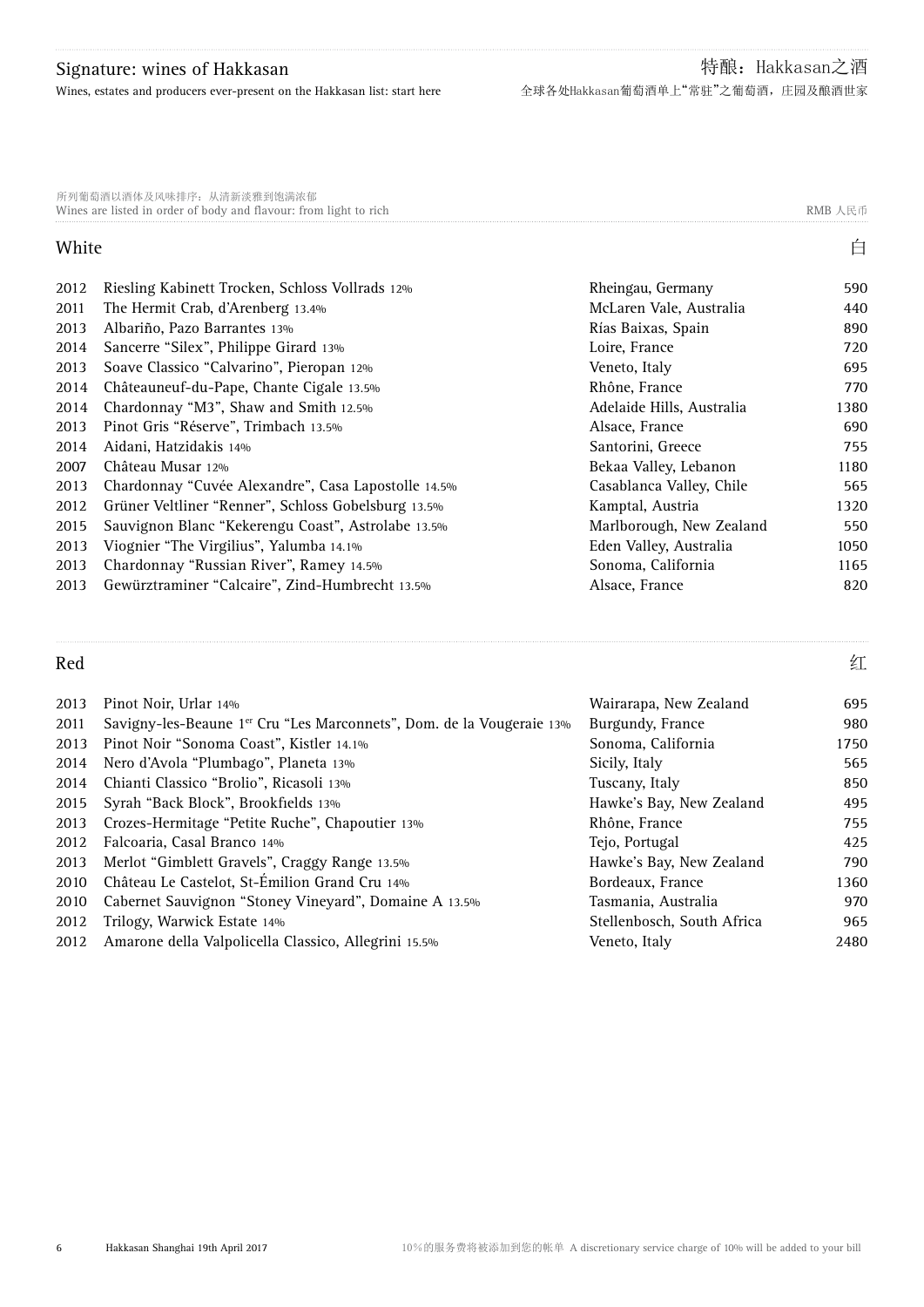Unusual grape varieties. Often ancient; not Chardonnay

Wines are listed in order of body and flavour: from light to rich RMB Q RMB Q RMB 人民币 所列葡萄酒以酒体及风味排序:从清新淡雅到饱满浓郁

# White **contract of the contract of the contract of the contract of the contract of the contract of the contract**

| 2013 | Grüner Veltliner, Habánské Sklepy 12%                          | Moravia, Czech Republic | 390  |
|------|----------------------------------------------------------------|-------------------------|------|
| 2014 | Pansa Blanca, Marqués de Alella 12.5%                          | Alella, Spain           | 435  |
| 2012 | Fossil, Vale da Capucha 14%                                    | Lisbon, Portugal        | 370  |
| 2014 | Malagouzia "Kalogeri", Papagiannakos 12%                       | Attica, Greece          | 425  |
| 2015 | Gelber Muskateller "Steirische Klassik", Hannes Sabathi 11.5%  | Südsteiermark, Austria  | 560  |
| 2014 | Viognier "Cuvée Balthazar", Pierrick Harang 13%                | Languedoc, France       | 420  |
| 2014 | Bacchus "Reserve", Chapel Down 13.5%                           | Kent, England           | 790. |
| 2014 | Furmint "Mandolás", Oremus 13.5%                               | Tokaj, Hungary          | 885  |
| 2014 | Roussanne, Truchard 14.1%                                      | Napa Valley, California | 660  |
| 2012 | Muscadet Sèvre et Maine Sur Lie "Taurus", Domaine de l'Ecu 12% | Loire, France           | 1060 |
| 2006 | Rioja Crianza "Viña Gravonia", R. López de Heredia 12.5%       | Rioja, Spain            | 875  |
|      |                                                                |                         |      |

## White: Italy

## 白:意大利

| Curiouser and curiouser. Italy has hundreds of native grape varieties, | 意大利这古老的大地孕育着无数的土生葡萄品种, |     |
|------------------------------------------------------------------------|------------------------|-----|
| most evident in its white wines                                        | 献给了我们极其多元的白葡萄酒         |     |
| 2015 Friulano, Livio Felluga 13%                                       | Friuli, Italy          | 880 |
| Arneis "Langhe", Cordero di Montezemolo 13.5%<br>2013                  | Piedmont, Italy        | 525 |
|                                                                        |                        |     |

| 2013 Müller Thurgau, St. Michael-Eppan 13%                         | Alto Adige, Italy | 595 |
|--------------------------------------------------------------------|-------------------|-----|
| 2015 Kerner "Valle Isarco", Abbazia di Novacella 14%               | Alto Adige, Italy | 570 |
| 2013 Falanghina del Sannio "Serrocielo", Feudi di San Gregorio 13% | Campania, Italy   | 580 |
| 2015 Fiano "Arthemis", Masseria Surani 12.5%                       | Puglia, Italy     | 455 |

# Red いっしゃ しょうかん こうしょう しょうしゅん こうしゅう こうしょう にほんしゅう しょうしゅう しょうしょう にほんしゅう はんしゅう はんしゅう はんしゅう はんしゅう はんしゅう はんしゅう はんしゅう

|      | 2014 La Forcallà de Antonia, Rafael Cambra 14%   | Valencia, Spain         | 485  |
|------|--------------------------------------------------|-------------------------|------|
| 2015 | Mencía, Guímaro 13%                              | Bierzo, Spain           | 430  |
|      | 2015 Zweigelt, Kaiser 13%                        | Burgenland, Austria     | 450  |
|      | 2014 Le Colombier, Massaya 14.5%                 | Bekaa Valley, Lebanon   | 650  |
|      | 2015 Sangiovese "Estate Grown", Coriole 14.5%    | McLaren Vale, Australia | 635  |
| 2011 | Schioppettino, La Tunella 14.5%                  | Friuli, Italy           | 895  |
| 2014 | Marselan "Tasya's Reserve", Grace Vineyard 13.7% | Shanxi, China           | 560  |
| 2009 | Rosso di Sonoma, Petroni 14.5%                   | Sonoma, California      | 870  |
| 1999 | Taurasi "Radici", Mastroberardino 13.5%          | Campania, Italy         | 1950 |
| 2008 | Negroamaro "Masseria Maime", Tormaresca 14.5%    | Puglia, Italy           | 1190 |
| 2011 | Granato, Foradori 13%                            | Trentino, Italy         | 1480 |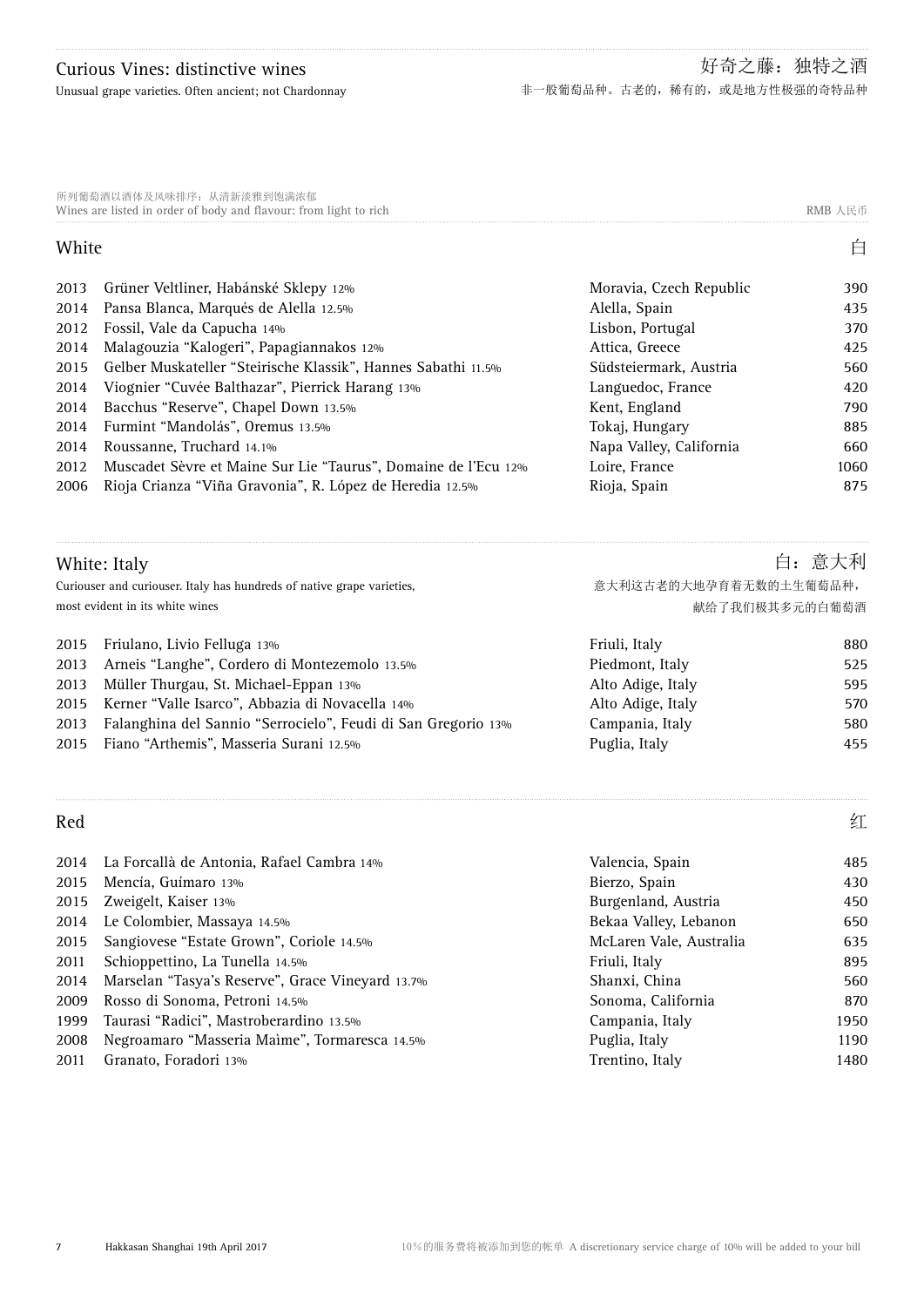#### Spiritual Wine: the biodynamic philosophy

Homeopathic treatments, a crop calendar based on sun, moon and stars and a holistic, organic philosophy: utterly un-scientific, but startlingly effective

# 灵性葡萄酒:生物动力之哲理

顺势疗法,观天文按时辰之作物日历,依据太阳月亮甚至宇宙的律动规律 来耕作及酿酒。完完全全以万物生命和自然和谐为本。品尝生命的味道

| 所列葡萄酒以酒体及风味排序: 从清新淡雅到饱满浓郁<br>Wines are listed in order of body and flavour: from light to rich | RMB 人民币 |
|------------------------------------------------------------------------------------------------|---------|
|                                                                                                |         |
| White                                                                                          |         |

| 2013 | Muscadet Sèvre et Maine Sur Lie, Les Grands Presbytères 12% | Loire, France            | 475  |
|------|-------------------------------------------------------------|--------------------------|------|
| 2015 | Viognier "Les Granges de Mirabel", Chapoutier 13%           | Rhône, France            | 635  |
| 2014 | Torrontés, Colomé 13.5%                                     | Salta, Argentina         | 335  |
| 2014 | Grüner Veltliner, Loimer 12%                                | Kamptal, Austria         | 575  |
| 2014 | Saumur Blanc "L'Insolite", Domaine des Roches Neuves 12.5%  | Loire, France            | 915  |
| NV.  | Bourgogne "Fleurs de Vignes", Leroy 12.5%                   | Burgundy, France         | 1110 |
| 2015 | Pinot Grigio "Porer", Alois Lageder 14%                     | Alto Adige, Italy        | 920  |
| 2011 | Sancerre, Domaine Vacheron 12.5%                            | Loire, France            | 735  |
| 2013 | Sauvignon Blanc, Huia 13.5%                                 | Marlborough, New Zealand | 620  |
| 2012 | Blanc Fumé de Pouilly, Dagueneau 13%                        | Loire, France            | 1575 |
| 2012 | Riesling "Beblenheim", Trapet 12.5%                         | Alsace, France           | 860  |
| 2007 | Vouvray "Le Mont" Demi-Sec, Huet 13%                        | Loire, France            | 1255 |

|                                                           |                            | 红    |
|-----------------------------------------------------------|----------------------------|------|
| Pinot Noir "Primavera", Stefano Lubiana 13%               | Tasmania, Australia        | 1195 |
| Pinot Noir "Bannockburn", Felton Road 14%                 | Central Otago, New Zealand | 1490 |
| Grenache, Yangarra 14.5%                                  | McLaren Vale, Australia    | 830  |
| Crozes-Ermitage "Le Grand Courtil", Ferraton 13%          | Rhône, France              | 1135 |
| Gryphe, Domaine des Accoles 12.5%                         | Rhône, France              | 560  |
| Rioja "La Montesa", Palacios Remondo 14%                  | Rioja, Spain               | 825  |
| Chianti Classico Riserva, Castello di Ama 13.5%           | Tuscany, Italy             | 1170 |
| Shiraz "Twins", Maverick 15.2%                            | Barossa Valley, Australia  | 715  |
| L'Esprit de Font Caude, Alain Chabanon 14%                | Languedoc, France          | 1190 |
| Syrah "Central Coast", Qupé 13.5%                         | Santa Maria, California    | 730  |
| Cabernet Sauvignon "Innisfree", Joseph Phelps 13.5%       | Napa Valley, California    | 995  |
| Malbec "Cadus", Nieto Senetiner 15%                       | Mendoza, Argentina         | 1230 |
| Château La Tour Figeac, St-Émilion Grand Cru Classé 13.5% | Bordeaux, France           | 1155 |
| Shiraz "Georgia's Paddock", Jasper Hill 15%               | Victoria, Australia        | 2630 |
|                                                           |                            |      |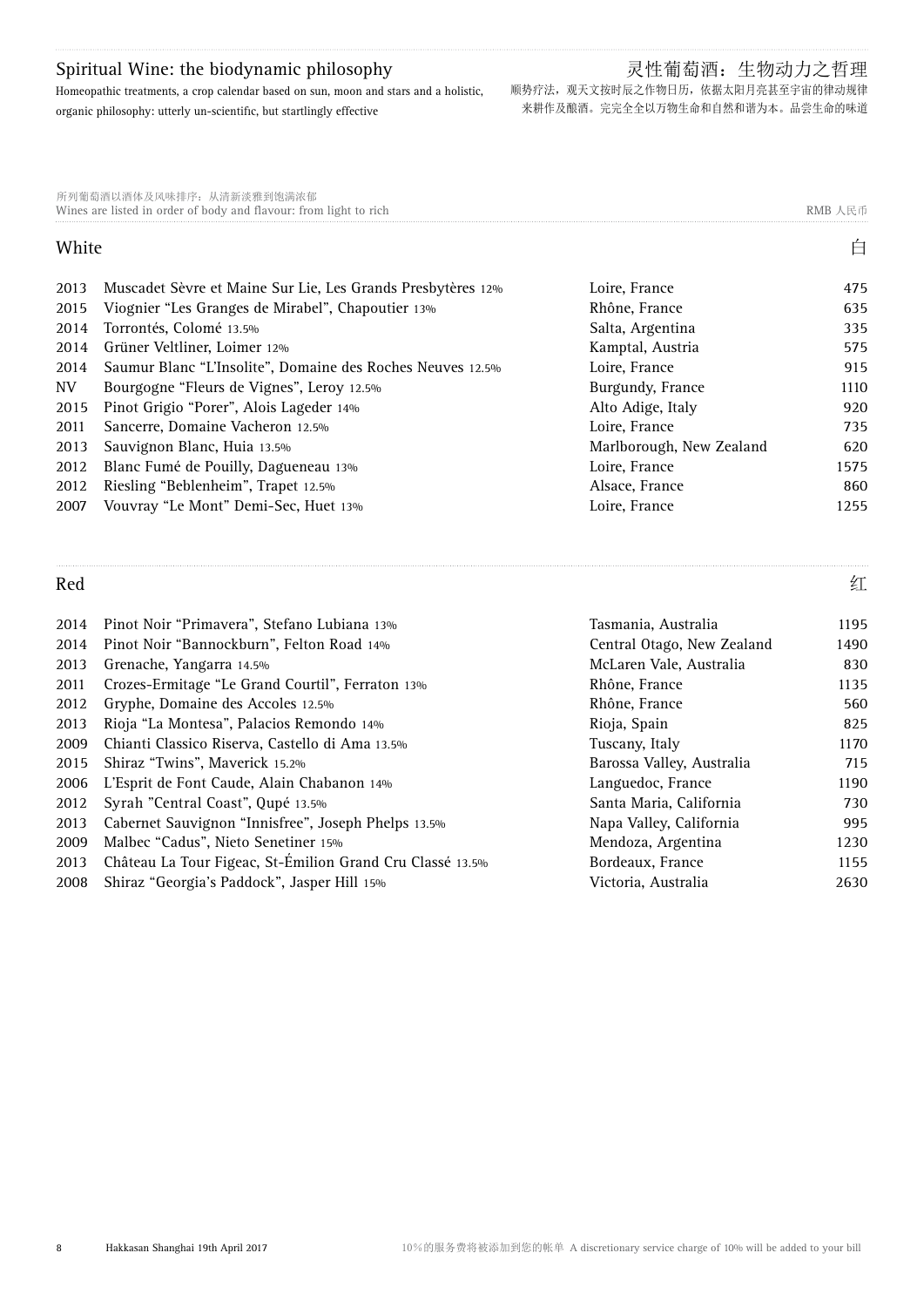Copied around the world, the "Bordeaux blend" is the world's favourite recipe

Wines are listed in order of body and flavour: from light to rich RMB 人民币 RMB 人民币 所列葡萄酒以酒体及风味排序:从清新淡雅到饱满浓郁

Red: Bordeaux blends in China First rooted in Shandong's soils in 1895

红:源起波尔多 扎根中国 自光绪21年张弼士先生在烟台种植葡萄开始

红:五湖四海之波尔多模式

以美乐及赤霞珠葡萄为主

| 2011 Chairman's Reserve, Grace Vineyard 13% 怡园 庄主珍藏               | Shanxi, China   | 1280 |
|-------------------------------------------------------------------|-----------------|------|
| 2012 Zhen Ge, Domaine ChengCheng 13% 铖铖酒庄 甄歌                      | Ningxia, China  | 480  |
| 2013 Pretty Pony, Kanaan 14% 迦南美地 小马驹                             | Ningxia, China  | 670  |
| 2014 Jia Bei Lan, Helan Qingxue 14.5% 贺兰晴雪 加贝兰                    | Ningxia, China  | 735  |
| 2011 Cabernet Sauvignon "Reserva", Chateau Nine Peaks 14% 九顶庄园 珍藏 | Shandong, China | 660  |
| 2013 Cabernet Sauvignon, Legacy Peak 14% 留世 赤羽                    | Ningxia, China  | 565  |
| 2014 Family Reserve, Silver Heights 13.5% 银色高地 家族珍藏               | Ningxia, China  | 755  |
|                                                                   |                 |      |

#### Red: Bordeaux blends of the world

Mainly Merlot and Cabernet Sauvignon

|      | 2014 Classique, Rupert & Rothschild 13.5%      | Western Cape, South Africa  | 690  |
|------|------------------------------------------------|-----------------------------|------|
|      | 2014 Cabernet-Merlot, Cape Mentelle 13.5%      | Margaret River, Australia   | 590  |
|      | 2014 Privada, Norton 14%                       | Mendoza, Argentina          | 585  |
|      | 2011 Petit-Figeac, St-Émilion Grand Cru 13%    | Bordeaux, France            | 1330 |
|      | 2013 Clos de los Siete by Michel Rolland 14.5% | Uco Valley, Argentina       | 685  |
|      | 2012 Series M, Vilafonté 14%                   | Paarl, South Africa         | 1380 |
| 2011 | Quest, Castell d'Encús 14.5%                   | Costers del Segre, Spain    | 1175 |
| 2009 | Col Solare 14.5%                               | Columbia Valley, Washington | 1985 |

#### Red: Bordeaux varieties around the world

The famous five (Malbec, Merlot, Petit Verdot, Cabernets Sauvignon and Franc) plus Carmenère - the lost grape of Bordeaux

| 2011 | Cabernet Sauvignon "Las Aguilas", De Martino 13.5% |  |  |  |
|------|----------------------------------------------------|--|--|--|
|      |                                                    |  |  |  |

- 2014 Merlot, Shafer 15.3%
- 2013 Malbec, Cuvelier Los Andes 13.5%
- 2012 Carmenère "Terrunyo Block 27", Concha y Toro 14.5%
- 2012 Mas la Plana, Torres 14.5%
- 2010 Argirio, Podernuovo a Palazzone 13.5%

红:世界各角落之单一波尔多品种 波尔多五大天王(马尔贝克、美乐、小味儿多、赤霞珠及品丽珠) 加上波尔多遗失的葡萄 - 卡梅内

| 2011 Cabernet Sauvignon "Las Aguilas", De Martino 13.5% | Maipo Valley, Chile     | 780  |
|---------------------------------------------------------|-------------------------|------|
| 2014 Merlot, Shafer 15.3%                               | Napa Valley, California | 1860 |
| 2013 Malbec, Cuvelier Los Andes 13.5%                   | Mendoza, Argentina      | 645  |
| 2012 Carmenère "Terrunyo Block 27", Concha y Toro 14.5% | Cachapoal Valley, Chile | 850  |
| 2012 Mas la Plana, Torres 14.5%                         | Penedès, Spain          | 1780 |
| 2010 Argirio, Podernuovo a Palazzone 13.5%              | Tuscany, Italy          | 985  |
|                                                         |                         |      |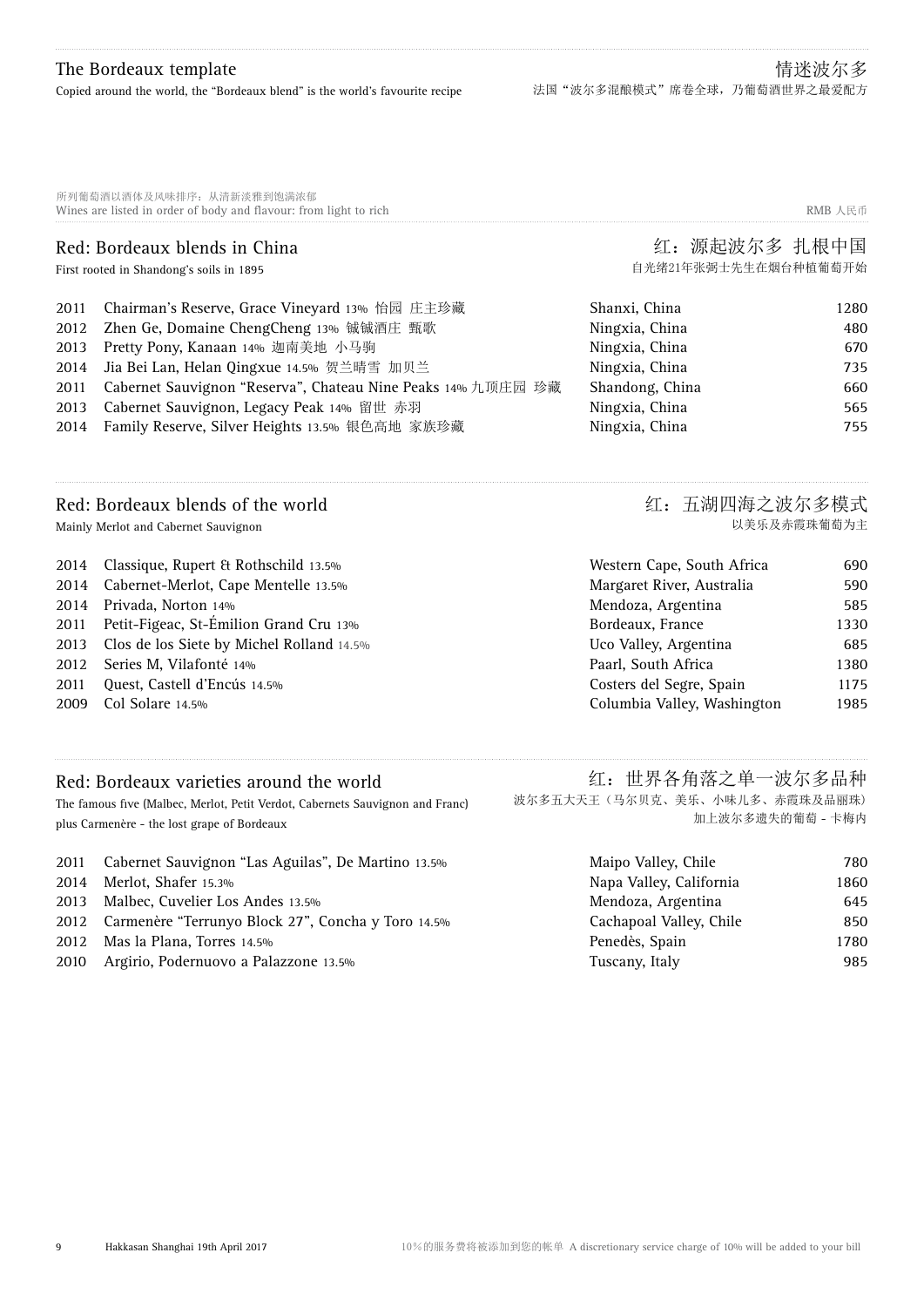Fine wine used to mean Bordeaux, but the wine world is bigger now, and these are the new stars

Wines are listed in order of body and flavour: from light to rich RMB Q RMB Q RMB 人民币 所列葡萄酒以酒体及风味排序:从清新淡雅到饱满浓郁

#### White **contract of the contract of the contract of the contract of the contract of the contract of the contract**

| 2011 Alteni di Brassica, Gaja 14.5%                      | Langhe, Italy              | 1980 |
|----------------------------------------------------------|----------------------------|------|
| 2014 Savage 14%                                          | Western Cape, South Africa | 925  |
| 2013 Te Koko, Cloudy Bay 13.5%                           | Marlborough, New Zealand   | 1180 |
| 2014 Chardonnay by Farr 13%                              | Geelong, Australia         | 1550 |
| 2002 Vintage Tunina, Jermann 13.5%                       | Friuli, Italy              | 2002 |
| 2014 Cervaro della Sala, Antinori 13%                    | Umbria, Italy              | 1435 |
| 2014 Chardonnay "Russian River Valley", Paul Hobbs 14.2% | Sonoma, California         | 1480 |
|                                                          |                            |      |

### Red いっしょう しょうかん こうしょう しょうしゅん こうしょう にんしゅう にんしゅう しょうしょう にんしゅう にんしゅう はんしゅう はんしゅう はんしょう はんしゅう はんしゅう はんしょう

| 2014 | Pinot Noir, Ata Rangi 14%                                   | Martinborough, New Zealand       | 1485  |
|------|-------------------------------------------------------------|----------------------------------|-------|
| 2011 | Pinot Noir "Estate", Bass Phillip 12.4%                     | Gippsland, Australia             | 1995  |
| 2005 | Dominus 14%                                                 | Napa Valley, California          | 4500  |
| 1977 | Château Musar 14%                                           | Bekaa Valley, Lebanon            | 10770 |
| 2013 | Cabernet Sauvignon "S.L.V.", Stag's Leap Wine Cellars 13.5% | Napa Valley, California          | 3950  |
| 2013 | Ao Yun 敖云 14%                                               | Shangri-La, China                | 3380  |
| 2010 | Merlot "James Irvine", Irvine 14.5%                         | Eden Valley, Australia           | 2150  |
| 2010 | Monte Bello, Ridge 13.2%                                    | Santa Cruz Mountains, California | 3600  |
| 2010 | Cabernet Sauvignon "Napa Valley", Silver Oak 14.2%          | Napa Valley, California          | 2690  |
| 2009 | Abbotts Prayer, Henschke 14.5%                              | Adelaide Hills, Australia        | 2480  |
| 2009 | Au Sommet 14%                                               | Napa Valley, California          | 6380  |
| 2008 | The Armagh, Jim Barry 14.9%                                 | Clare Valley, Australia          | 3885  |
| 2012 | Opus One 14%                                                | Napa Valley, California          | 7680  |
| 2006 | RunRig, Torbreck 15.5%                                      | Barossa Valley, Australia        | 5995  |
| 2005 | Grange, Penfolds 14.5%                                      | South Australia                  | 10880 |
|      |                                                             |                                  |       |

#### Red: Supertuscans

Made outside the rules or outside the traditional areas. The label never says 'Chianti'

| 2008 Fontalloro, Fèlsina 13.5%              | Castelnuovo Berardenga, Tuscany           | 1690 |
|---------------------------------------------|-------------------------------------------|------|
| 2013 Cepparello, Isole e Olena 14%          | Castellina in Chianti, Tuscany            | 2290 |
| 2013 Tignanello, Antinori 14%               | San Casciano in Val di Pesa, Tuscany 2090 |      |
| 2010 Flaccianello della Pieve, Fontodi 15%  | Colli della Toscana, Tuscany              | 2850 |
| 2006 Ornellaia, Tenuta dell'Ornellaia 14.5% | Bolgheri, Tuscany                         | 4860 |
| 2013 Luce, Luce della Vite 14.5%            | Montalcino, Tuscany                       | 2880 |
| 2013 Sassicaia, Tenuta San Guido 13.5%      | Bolgheri-Sassicaia, Tuscany               | 4380 |

意大利超级托斯卡纳的一抹红

打破传统酿酒体制的大胆革新,注入一股新鲜血液, 优质而独特的顶级葡萄酒油然而生

| Castelnuovo Berardenga, Tuscany           | 1690 |
|-------------------------------------------|------|
| Castellina in Chianti, Tuscany            | 2290 |
| San Casciano in Val di Pesa, Tuscany 2090 |      |
| Colli della Toscana, Tuscany              | 2850 |
| Bolgheri, Tuscany                         | 4860 |
| Montalcino, Tuscany                       | 2880 |
| Bolgheri-Sassicaia, Tuscany               | 4380 |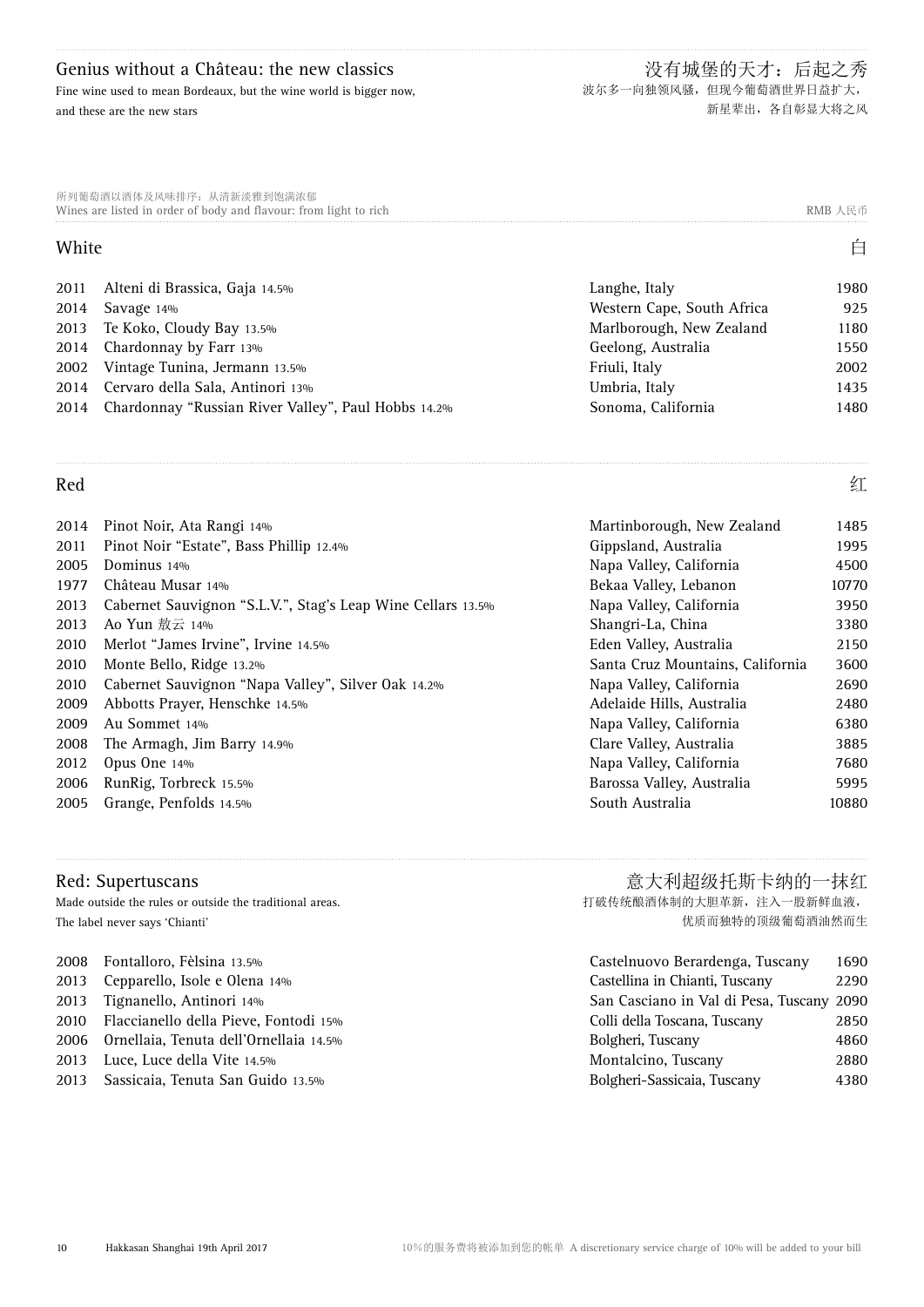Burgundy, Bordeaux and Barolo, from Grands Crus to great Châteaux

|       | 所列葡萄酒以酒体及风味排序: 从清新淡雅到饱满浓郁<br>Wines are listed in order of body and flavour: from light to rich |                  | RMB 人民币 |
|-------|------------------------------------------------------------------------------------------------|------------------|---------|
| White |                                                                                                |                  | 白       |
| 2009  | Riesling "Clos Ste Hune", Trimbach 13%                                                         | Alsace, France   | 3950    |
| 2011  | Château-Grillet 13.5%                                                                          | Rhône, France    | 3680    |
| 2010  | Puligny-Montrachet 1er Cru "Clavoillon", Domaine Leflaive 13%                                  | Burgundy, France | 3280    |
| 2010  | Meursault-Charmes 1er Cru, Thierry et Pascale Matrot 13%                                       | Burgundy, France | 2390    |
| 2011  | Corton Charlemagne Grand Cru, Domaine Jacques Prieur 13.5%                                     | Burgundy, France | 4885    |

#### Red いっしょう しょうかん こうしょう しょうしゅん こうしょう にんしゅう にんしゅう しょうしょう にんしゅう にんしゅう はんしゅう はんしゅう はんしょう はんしゅう はんしゅう はんしょう

| 2003 | Pommard 1er Cru "Les Jarollières", Jean-Marc Boillot 13%             | Burgundy, France | 2590  |
|------|----------------------------------------------------------------------|------------------|-------|
| 2009 | Chambolle-Musigny 1er Cru "Les Feusselottes", Méo-Camuzet 13.5%      | Burgundy, France | 4980  |
| 2005 | Rioja Gran Reserva "Castillo Ygay", Marqués de Murrieta 14%          | Rioja, Spain     | 3280  |
| 2009 | Romanée-Saint-Vivant Grand Cru, Domaine de la Romanée Conti 13.5%    | Burgundy, France | 28880 |
| 2010 | Richebourg Grand Cru, Domaine de la Romanée Conti 13%                | Burgundy, France | 28880 |
| 1982 | Rioja Gran Reserva "904", La Rioja Alta 12.5%                        | Rioja, Spain     | 5982  |
| 2005 | Côte Rôtie "Les Jumelles", Paul Jaboulet Ainé 13%                    | Rhône, France    | 2650  |
| 2009 | Brunello di Montalcino "Annata", Biondi Santi 13.5%                  | Tuscany, Italy   | 2860  |
|      | 2012 Châteauneuf-du-Pape, Château de Beaucastel 13.5%                | Rhône, France    | 2980  |
| 1999 | Langhe "Sperss", Gaja 14%                                            | Piedmont, Italy  | 6280  |
|      | 2006 Amarone della Valpolicella Classico, Giuseppe Quintarelli 16.5% | Veneto, Italy    | 5860  |

#### Red: Bordeaux Châteaux

1855 and all that, organized per commune

红:波尔多城堡

1855年分级制度下的名庄,穿梭在时光中,历史的宠儿,殿堂级享受

| 2001 | Trotanoy 13.5%                                         | Pomerol, Libournais       | 4660  |
|------|--------------------------------------------------------|---------------------------|-------|
| 2000 | Certan de May 13%                                      | Pomerol, Libournais       | 4300  |
| 1998 | Petit-Village 13%                                      | Pomerol, Libournais       | 3380  |
| 1998 | La Conseillante 13.3%                                  | Pomerol, Libournais       | 4380  |
| 2002 | Petrus 13.5%                                           | Pomerol, Libournais       | 39880 |
| 2005 | Clos Fourtet, 1 <sup>er</sup> Grand Cru Classé B 14.5% | Saint-Émilion, Libournais | 5380  |
| 1996 | Magdelaine, 1 <sup>er</sup> Grand Cru Classé B 13.5%   | Saint-Émilion, Libournais | 3360  |
| 2000 | Pontet-Canet, 5 <sup>eme</sup> Cru Classé 13%          | Pauillac, Médoc           | 4880  |
| 1999 | Lafite-Rothschild, 1 <sup>er</sup> Cru Classé 12.5%    | Pauillac, Médoc           | 21880 |
| 1996 | Mouton-Rothschild, 1er Cru Classé 12.5%                | Pauillac, Médoc           | 16880 |
| 1998 | Léoville-Las Cases, 2 <sup>eme</sup> Cru Classé 13%    | Saint-Julien, Médoc       | 5680  |
| 1982 | Gruaud-Larose, 2 <sup>eme</sup> Cru Classé 12.5%       | Saint-Julien, Médoc       | 18880 |
| 1990 | Palmer, 3 <sup>eme</sup> Cru Classé 12.5%              | Margaux, Médoc            | 8690  |
| 2001 | Margaux, 1 <sup>er</sup> Cru Classé 12.5%              | Margaux, Médoc            | 17880 |
| 2001 | La Mission Haut-Brion, Cru Classé de Graves 13.5%      | Pessac-Léognan, Graves    | 5150  |
| 1995 | Smith Haut Lafitte, Cru Classé de Graves 12.5%         | Pessac-Léognan, Graves    | 3595  |
| 1998 | Haut-Brion, 1er Cru Classé 13.5%                       | Pessac-Léognan, Graves    | 12280 |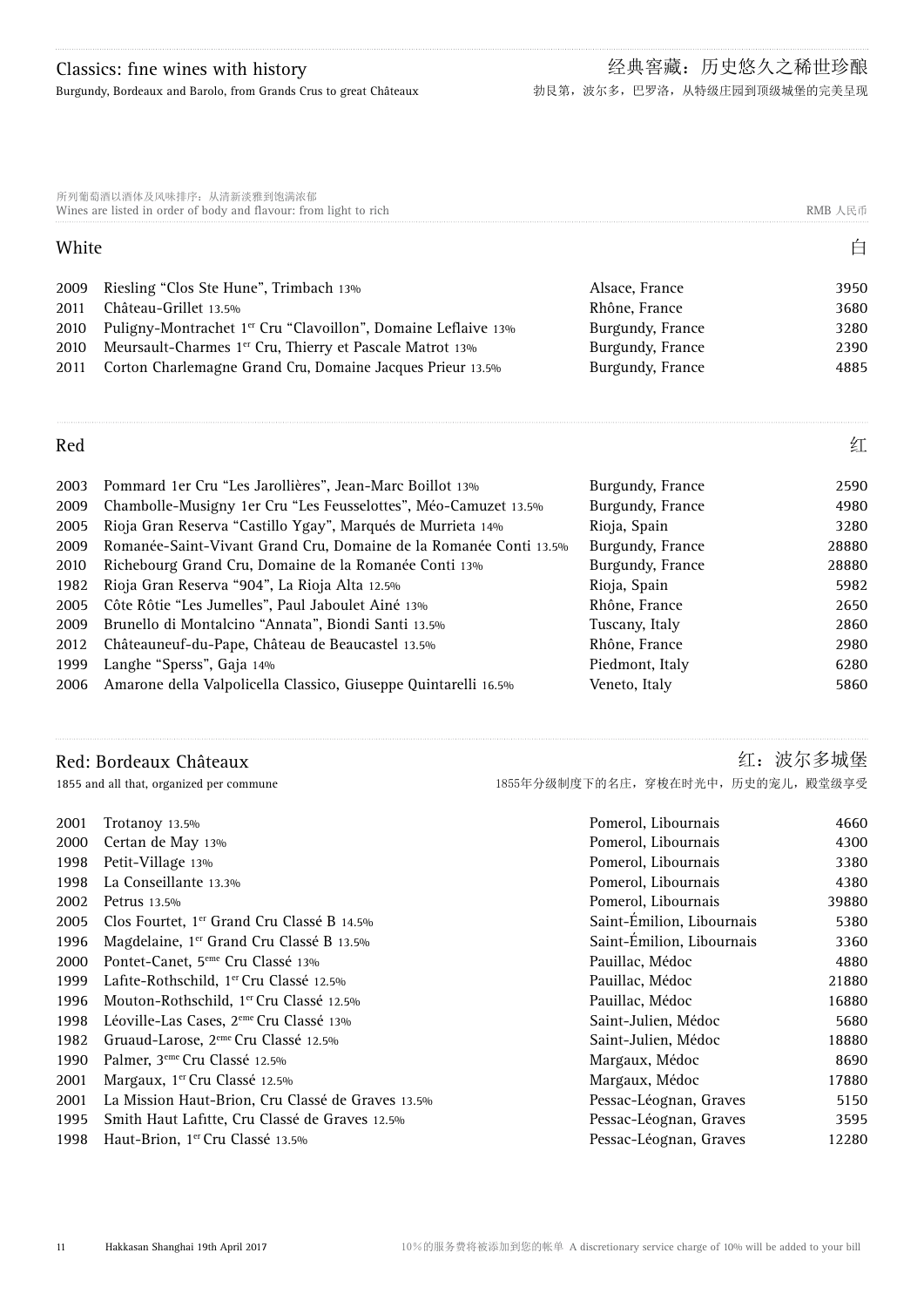# Terroir: a sense of place

Soil and slope; climate and weather; methods and tradition; place can be a flavour

| 所列葡萄酒以酒体及风味排序: 从清新淡雅到饱满浓郁                                         |         |
|-------------------------------------------------------------------|---------|
| Wines are listed in order of body and flavour: from light to rich | RMB 人民币 |

#### White **contract of the contract of the contract of the contract of the contract of the contract of the contract**

| 2015 | Riesling "Hanlin Hill", Petaluma 13.5%                              | Clare Valley, Australia    | 555  |
|------|---------------------------------------------------------------------|----------------------------|------|
| 2013 | Château Haut Selve 12.5%                                            | Bordeaux, France           | 515  |
| 2011 | Riesling Grand Cru "Altenberg de Bergbieten", Frédéric Mochel 13.5% | Alsace, France             | 885  |
| 2013 | Sémillon-Sauvignon Blanc, Fraser Gallop 13%                         | Margaret River, Australia  | 550  |
| 2012 | Riesling "Lyric", Misha's Vineyard 13%                              | Central Otago, New Zealand | 490  |
| 2014 | Chardonnay "Family Reserve", Silver Heights 12%                     | Ningxia, China             | 775  |
| 2015 | Chardonnay "Reserve", Skyline 13.5%                                 | Xinjiang, China            | 650  |
| 2014 | Pouilly Fumé "Domaine des Berthiers", Jean Claude Dagueneau 12.5%   | Loire, France              | 820  |
| 2015 | Chardonnay "Filius", Vasse Felix 12.5%                              | Margaret River, Australia  | 660  |
| 2014 | Sauvignon Blanc, Clos Henri 13.5%                                   | Marlborough, New Zealand   | 710  |
| 2015 | Chardonnay "Wild Ferment", Errazuriz 13.5%                          | Casablanca Valley, Chile   | 535  |
| 2014 | Sauvignon Blanc "Wild", Greywacke 13.5%                             | Marlborough, New Zealand   | 855  |
| 2009 | Chenin Blanc "Private Cellar", Rijk's 14.5%                         | Tulbagh, South Africa      | 695  |
| 2012 | Chardonnay "Estate", Kumeu River 13.5%                              | Auckland, New Zealand      | 785  |
| 2010 | Rioja Capellanía, Marqués de Murrieta 13.5%                         | Rioja, Spain               | 1025 |
| 2013 | Chardonnay "Katzrin", Yarden 14.5%                                  | Galilee, Israel            | 870  |
| 2010 | Condrieu "La Bonnette", René Rostaing 13.5%                         | Rhône, France              | 1730 |

## Red いっしゃ しょうかん こうしょう しょうしゅん こうしゅう こうしょう にほんしゅう しょうしゅう しょうしょう にほんしゅう はんしゅう はんしゅう はんしゅう はんしゅう はんしゅう はんしゅう はんしゅう

| 2015 | Pinot Noir, Akarua 14%                                    | Central Otago, New Zealand | 895  |
|------|-----------------------------------------------------------|----------------------------|------|
| 2010 | Chianti Classico Riserva, Lamole di Lamole 13.5%          | Tuscany, Italy             | 655  |
| 2010 | Spätburgunder "Henkenberg", Salwey 13.5%                  | Baden, Germany             | 930  |
| 2012 | Finca Moncloa 14.5%                                       | Cádiz, Spain               | 495  |
| 2008 | Saint-Joseph "Offerus", J.L. Chave 13.5%                  | Rhône, France              | 660  |
| 2011 | Brunello di Montalcino, Castello Banfi 14%                | Tuscany, Italy             | 1390 |
| 2007 | Rioja Reserva "Viña Ardanza", La Rioja Alta 13.5%         | Rioja, Spain               | 890  |
| 2009 | Valpolicella Classico Superiore, Giuseppe Quintarelli 15% | Veneto, Italy              | 1980 |
| 2014 | Shiraz "The Cliff Edge", Mount Langi Ghiran 13.8%         | Grampians, Australia       | 770  |
| 2014 | Cabernet Sauvignon "Terra Rossa", Parker 14.5%            | Coonawarra, Australia      | 820  |
| 2012 | Barbaresco, Bruno Rocca 14.5%                             | Piedmont, Italy            | 1630 |
| 2014 | Church Block "Cabernet-Shiraz-Merlot", Wirra Wirra 14.5%  | McLaren Vale, Australia    | 585  |
| 2014 | Syrah, Mullineux 14%                                      | Swartland, South Africa    | 975  |
| 2010 | Châteauneuf-du-Pape, Château la Nerthe 14.5%              | Rhône, France              | 1590 |
| 2009 | Syrah "Hickinbotham", Clarendon Hills 14.5%               | McLaren Vale, Australia    | 1920 |
| 2012 | Pesquera Reserva, Alejandro Fernandez 14%                 | Ribera del Duero, Spain    | 1055 |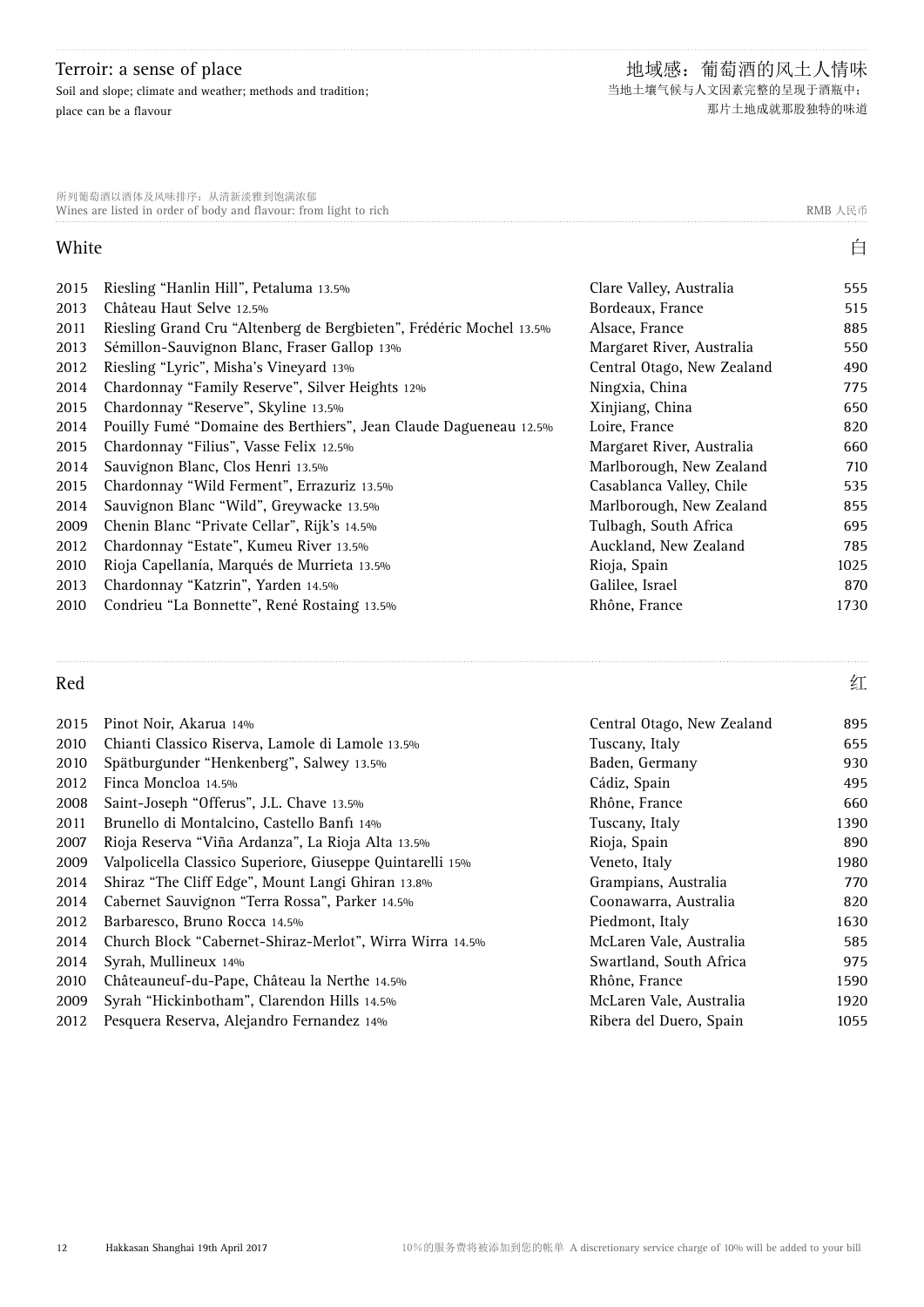Centuries of experience have revealed distinctive wines from the tiniest plots

|      | 所列葡萄酒以酒体及风味排序: 从清新淡雅到饱满浓郁<br>Wines are listed in order of body and flavour: from light to rich |                          | RMB 人民币     |
|------|------------------------------------------------------------------------------------------------|--------------------------|-------------|
|      | White: Burgundy<br>Every "lieu-dit" or premier cru is different                                | 每座庄园及每片一级田都是独特的          | 白: 勃艮第      |
| 2014 | Chablis 1er Cru "Vaillons", Jean-Paul & Benoît Droin 13%                                       | Chablis, Burgundy        | 985         |
| 2014 | Chablis 1 <sup>er</sup> Cru "Montmains", Jean-Paul & Benoît Droin 13%                          | Chablis, Burgundy        | 985         |
| 2009 | Chablis 1er Cru "Séchet", Dauvissat 13%                                                        | Chablis, Burgundy        | 1950        |
| 2014 | Nuits-St-Georges "La Gerbotte", Domaine de L'Arlot 13%                                         | Côte de Nuits, Burgundy  | 1390        |
| 2011 | Savigny-les-Beaune "Les Vermots Dessus", Vincent Girardin 13%                                  | Côte de Beaune, Burgundy | 720         |
| 2009 | Morey-St-Denis 1er Cru "En la rue de Vergy", Bruno Clair 13.5%                                 | Côte de Nuits, Burgundy  | 1695        |
| 2009 | Chassagne-Montrachet 1er Cru "La Maltroie", Bruno Colin 13.5%                                  | Côte de Beaune, Burgundy | 1885        |
|      | White: Mosel                                                                                   |                          | 白: 莫泽尔      |
|      | Slate riverbanks, so steep and high they act as sundials;                                      | 陡峭板岩坡, 依山傍水坐北朝南;         |             |
|      | grapes ripen differently on every plot                                                         |                          | 这些葡萄园堪称风水宝地 |
| 2004 | Riesling Spätlese "Wehlener Sonnenuhr" Alte Reben, S.A. Prüm 11%                               | Mosel, Germany           | 1390        |
| 2008 | Riesling Spätlese Edition "Zeltinger Sonnenuhr", Markus Molitor 11%                            | Mosel, Germany           | 1160        |
| 2014 | Riesling Kabinett "Graacher Himmelreich", Joh. Jos. Prüm 8%                                    | Mosel, Germany           | 920         |
| 2014 | Riesling Kabinett "Piesporter Goldtröpfchen", St. Urbans-Hof 9.5%                              | Mosel, Germany           | 790         |
| 2015 | Riesling Kabinett "Wehlener Sonnenuhr", Dr. Loosen 8.5%                                        | Mosel, Germany           | 750         |
| 2015 | Riesling Kabinett "Scharzhofberger", Egon Müller 8.5%                                          | Mosel, Germany           | 2180        |
| 2012 | Riesling Spätlese "Brauneberger Juffer-Sonnenuhr", Fritz Haag 7.5%                             | Mosel, Germany           | 1375        |
| 2015 | Riesling Auslese "Erdener Prälat", Dr. F. Weins-Prüm 7.5%                                      | Mosel, Germany           | 825         |

|  | Red: Burgundy |
|--|---------------|
|--|---------------|

红:勃艮第

| 2013 Mercurey 1 <sup>er</sup> Cru "Le Clos du Roy", Faiveley 13%                      | Côte Chalonnaise, Burgundy | 990  |
|---------------------------------------------------------------------------------------|----------------------------|------|
| 2010 Volnay 1 <sup>er</sup> Cru "Carelle sous la Chapelle", Clos de la Chapelle 13.5% | Côte de Beaune, Burgundy   | 1775 |
| 2011 Nuits-St-Georges 1er Cru "Les Chenes Carteaux", Henri Gouges 13%                 | Côte de Nuits, Burgundy    | 1690 |
| 2011 Santenay 1er Cru "Beaurepaire", Vincent & Sophie Morey 13.5%                     | Côte de Beaune, Burgundy   | 1290 |
| 2010 Pommard 1 <sup>er</sup> Cru "Les Fremiers", Domaine de Courcel 13.5%             | Côte de Beaune, Burgundy   | 2680 |
|                                                                                       |                            |      |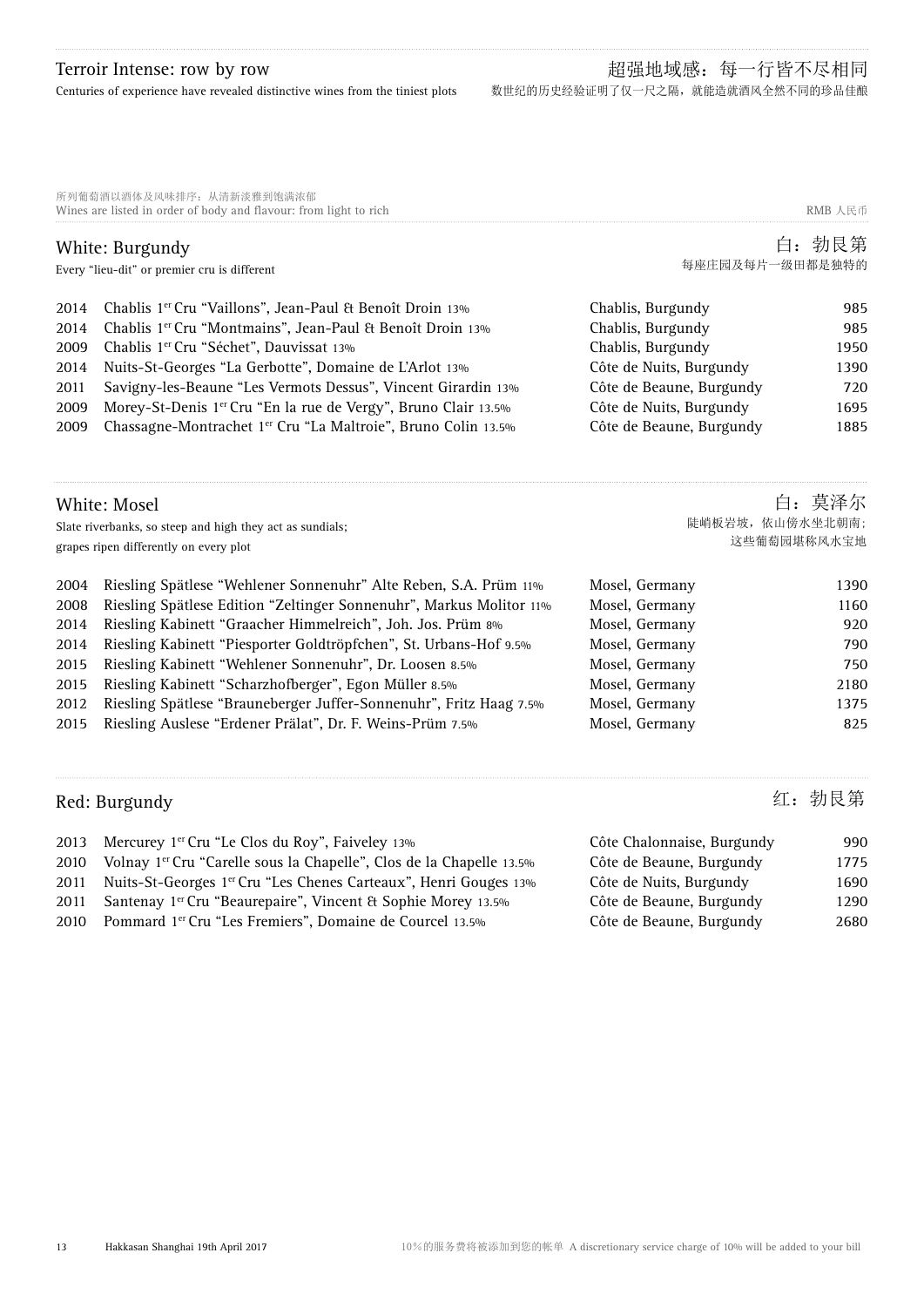Pure, vibrant, fruity wines proclaim the nature of the grapes

Wines are listed in order of body and flavour: from light to rich RMB Q RMB Q RMB 人民币 所列葡萄酒以酒体及风味排序:从清新淡雅到饱满浓郁

## White **contract of the contract of the contract of the contract of the contract of the contract of the contract**

| 2014 | Riesling, Kanaan 12%                              | Ningxia, China              | 395 |
|------|---------------------------------------------------|-----------------------------|-----|
| 2015 | Chardonnay Unoaked "Old Coach Road", Seifried 13% | Nelson, New Zealand         | 460 |
| 2015 | Vermentino "Costamolino", Argiolas 14%            | Sardinia, Italy             | 435 |
| 2014 | Chardonnay, Jia Bei Lan 13%                       | Ningxia, China              | 475 |
| 2014 | Avesso, Curvos 12.5%                              | Vinho Verde, Portugal       | 385 |
| 2011 | Pinot Grigio Ramato "Vis Terrae", Antonutti 13.5% | Friuli, Italy               | 520 |
| 2013 | Sauvignon Blanc, Palliser Estate 13.5%            | Martinborough, New Zealand  | 490 |
| 2014 | Riesling "Ekam", Castell d'Encús 12%              | Costers del Segre, Spain    | 780 |
| 2016 | Pinot Gris "Robertson", Brookfields 13.5%         | Hawke's Bay, New Zealand    | 480 |
| 2014 | Sémillon, L'Ecole No.41 14.5%                     | Columbia Valley, Washington | 560 |
| 2014 | Sauvignon Blanc, Lochton House 13%                | Marlborough, New Zealand    | 535 |
| 2014 | Riesling "Urban", St Urbans-Hof 9.5%              | Mosel, Germany              | 465 |
| 2013 | Chardonnay "Single Vineyard", Auntsfield 14%      | Marlborough, New Zealand    | 495 |
| 2012 | Chenin Blanc "Florentine", Kalleske 13.5%         | Barossa Valley, Australia   | 750 |
| 2013 | Sauvignon Blanc "Fransola", Torres 13%            | Penedès, Spain              | 790 |
| 2013 | Chardonnay, Journey's End 13.5%                   | Stellenbosch, South Africa  | 860 |
| 2011 | Chardonnay "Moonambel", Dalwhinnie 13%            | Pyrenees, Australia         | 980 |
|      |                                                   |                             |     |

### Red いっしょう しょうかん こうしょう しょうしゅん こうしょう にほんしゅう しょうしゅう しょうしゅう はんしょう にほんしゅう はんしゅう はんしょう はんしょう はんしょう はんしょう はんしょう はんしょう

| 2014 | Pinot Noir "Province", Astrolabe 14%                     | Marlborough, New Zealand  | 535  |
|------|----------------------------------------------------------|---------------------------|------|
| 2012 | Chianti Classico "La Vendemmia", Dievole 13.5%           | Tuscany, Italy            | 570  |
| 2013 | Pinot Noir "Moutere", Neudorf 14%                        | Nelson, New Zealand       | 1295 |
| 2012 | Pinot Noir "Reimer", Meyer Family Vineyards 13.5%        | British Columbia, Canada  | 1150 |
| 2014 | Syrah "Cuvée Balthazar", Pierrick Harang 13.5%           | Languedoc, France         | 450  |
| 2014 | Shiraz "Hilltops", Clonakilla 14%                        | Canberra, Australia       | 795  |
| 2010 | Cabernet Sauvignon "Founder's Block", Katnook 13.5%      | Coonawarra, Australia     | 525  |
| 2012 | Nebbiolo d'Alba "Valmaggiore", Sandrone 13.5%            | Piedmont, Italy           | 1075 |
| 2014 | Valpolicella Ripasso Superiore "San Rocco", Tedeschi 14% | Veneto, Italy             | 640  |
| 2012 | Tancredi, Donnafugata 13.5%                              | Sicily, Italy             | 880  |
| 2012 | Plexus "Shiraz/Grenache/Mourvèdre", John Duval 14.5%     | Barossa, Australia        | 785  |
| 2011 | Ludi, Velenosi 14.5%                                     | Marche, Italy             | 1035 |
| 2012 | Cabernet Sauvignon, La Motte 13.5%                       | Franschhoek, South Africa | 680  |
| 2012 | Syrah, Yarden 15%                                        | Galilee, Israel           | 870  |
| 2011 | Barbera d'Asti "Bricco dell'Uccellone", Braida 16%       | Piedmont, Italy           | 1680 |
| 2011 | Syrah, Austin Hope 15%                                   | Paso Robles, California   | 1330 |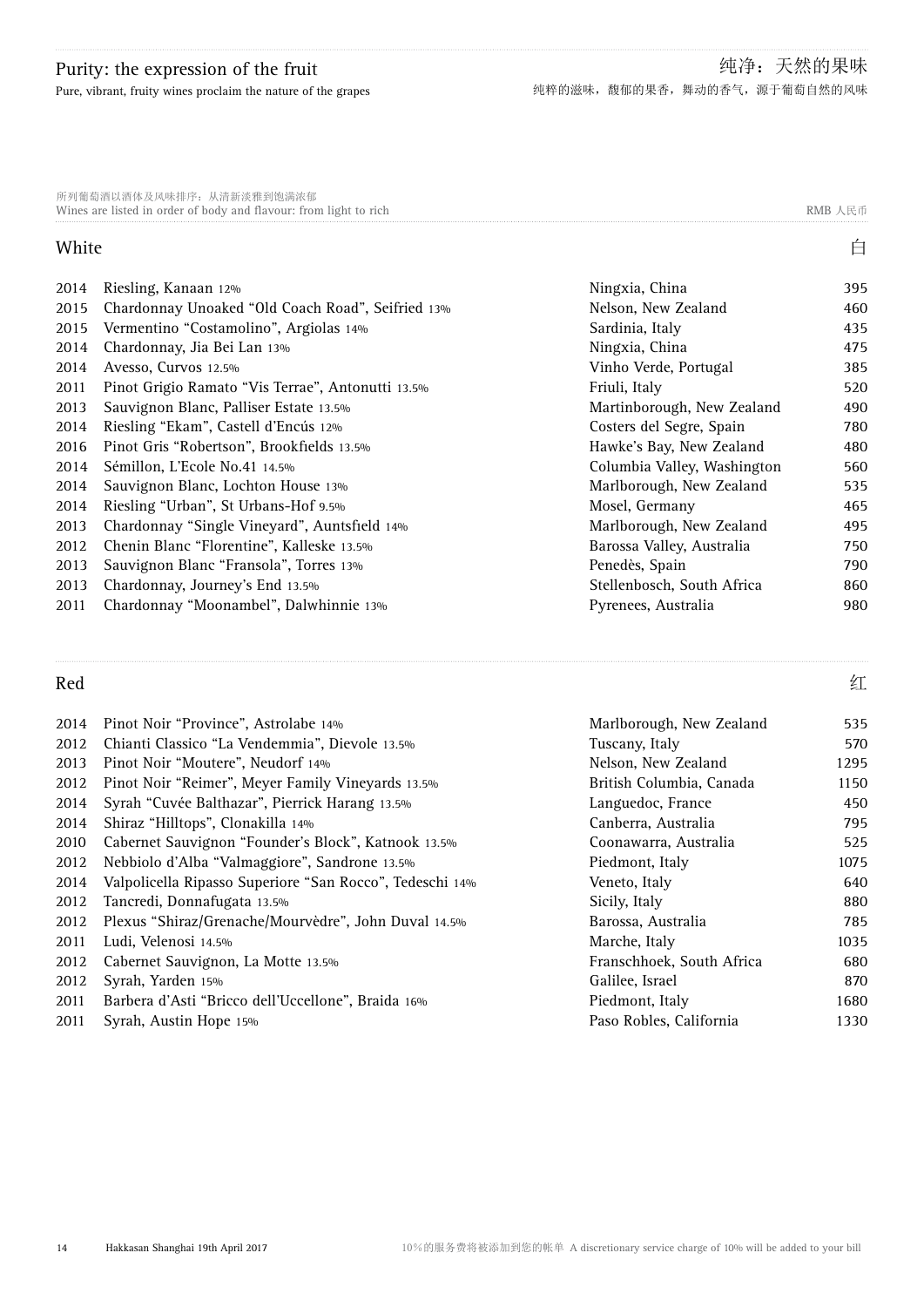Wines are listed in order of body and flavour: from light to rich RMB Q RMB Q RMB 人民币 所列葡萄酒以酒体及风味排序:从清新淡雅到饱满浓郁

|                                                                                      | White: Vieilles Vignes                              |                            | 白: 老藤葡萄 |
|--------------------------------------------------------------------------------------|-----------------------------------------------------|----------------------------|---------|
| Vines aged from 50 to over 100 years old: deeper roots, lower yields, more character |                                                     | 五十年甚至百年以上之老葡萄藤: 扎根深处, 别具韵味 |         |
| 2011                                                                                 | Sémillon "Old Vine", Kaesler 12%                    | Barossa Valley, Australia  | 655     |
| 2012                                                                                 | Riesling "Old Vine" F-Series, Framingham 13.5%      | Marlborough, New Zealand   | 960     |
| 2013                                                                                 | Sancerre "La Bourgeoise", Henri Bourgeois 13%       | Loire, France              | 895     |
| 2015                                                                                 | Quinze Roures, Espelt 13%                           | Empordà, Spain             | 490     |
|                                                                                      | 2012 Grüner Veltliner "Alte Reben", Bründlmayer 13% | Kamptal, Austria           | 1380    |

#### Red: Vieilles Vignes

红:老藤葡萄

|      | 2014 Pinotage "Old Bush Vine", Warwick Estate 14%               | Stellenbosch, South Africa | 495  |
|------|-----------------------------------------------------------------|----------------------------|------|
| 2014 | Shiraz "Bin No.1", Best's 14.5%                                 | Great Western, Australia   | 815  |
| 2010 | Rioja Reserva "La Vicalanda", Bilbaínas 14%                     | Rioja, Spain               | 625  |
|      | 2012 Mourvèdre "Old Garden", Hewitson 14%                       | Barossa Valley, Australia  | 1235 |
|      | 2012 Psi, Dominio de Pingus 14%                                 | Ribera del Duero, Spain    | 980  |
|      | 2014 Cuvée Juveniles, Torbreck 14.5%                            | Barossa Valley, Australia  | 955  |
|      | 2012 Cabernet Sauvignon "Manso de Velasco", Miguel Torres 13.5% | Curicó Valley, Chile       | 1330 |
| 2014 | Shiraz "Amon-Ra", Glaetzer 15%                                  | Barossa Valley, Australia  | 1695 |
| 2010 | Gigondas "Vieilles Vignes", Tardieu Laurent 14.5%               | Rhône, France              | 1285 |
|      |                                                                 |                            |      |

#### Red: Graceful age

Certain grapes only reveal their complexity with age

红:陈年醇酒 有些酒,只有时间才能打开她的心锁

| 1999 | Bourgogne Pinot Noir, Roger Rossignol 12.5%                            | Burgundy, France      | 915  |
|------|------------------------------------------------------------------------|-----------------------|------|
|      | 2006 Pinot Noir "Green Valley of Russian River Valley", De Loach 14.5% | Sonoma, California    | 1060 |
| 1999 | Château Musar 14%                                                      | Bekaa Valley, Lebanon | 1999 |
| 2001 | Cabernet Sauvignon "Farnito", Carpineto 13.5%                          | Tuscany, Italy        | 1260 |
| 2004 | Rioja Reserva, Ontañón 13%                                             | Rioja, Spain          | 580  |
|      | 2004 Pinot Nero "Nero di Nubi", Castello de Farnetella 13.5%           | Tuscany, Italy        | 1095 |
| 2001 | Chianti Classico "Castello di Brolio", Ricasoli 13.5%                  | Tuscany, Italy        | 1630 |
|      | 2005 Château Simard, St-Emilion 13%                                    | Bordeaux, France      | 1075 |
| 2005 | Merlot, Castello della Regine 14%                                      | Umbria, Italy         | 1550 |
|      | 2002 Cabernet Sauvignon "Afincado", Terrazas de los Andes 14%          | Mendoza, Argentina    | 1480 |
|      | 1996 Cabernet Sauvignon Gran Reserva "Vinya La Scala", Jean Leon 13.5% | Penedès, Spain        | 1560 |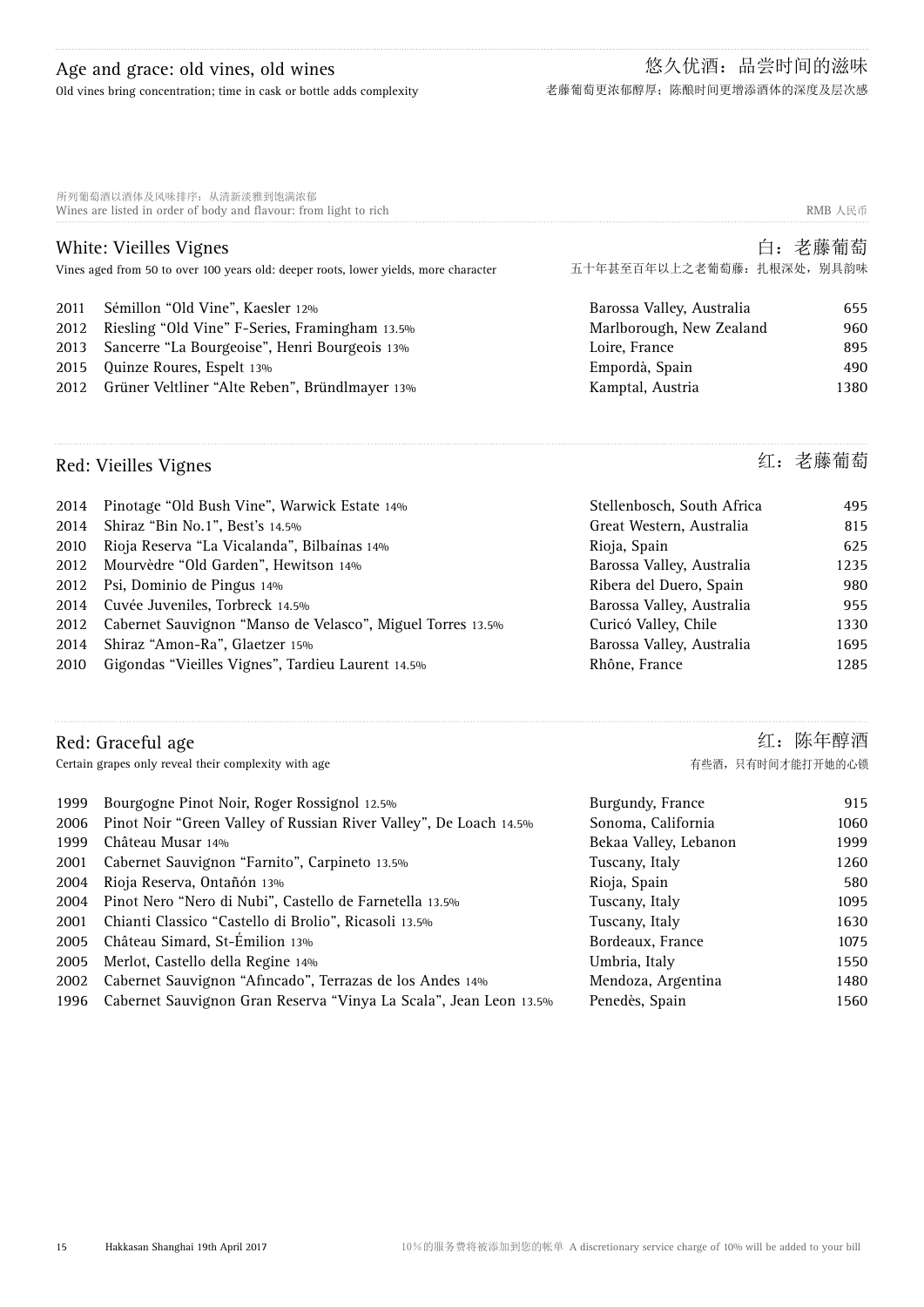| 所列葡萄酒以酒体及风味排序: 从清新淡雅到饱满浓郁<br>Wines are listed in order of body and flavour: from light to rich |                                                           |                           |      |
|------------------------------------------------------------------------------------------------|-----------------------------------------------------------|---------------------------|------|
| Light pink                                                                                     |                                                           |                           | 浅桃红  |
| 2015                                                                                           | Whispering Angel, Château d'Esclans 13.5%                 | Provence, France          | 680  |
| 2014                                                                                           | Volubilia Gris, Domaine de la Zouina 13.5%                | Meknes, Morocco           | 395  |
| 2013                                                                                           | Château Miraval Rosé 13%                                  | Provence, France          | 780  |
| 2015                                                                                           | Rosa dei Frati, Cà dei Frati 13%                          | Lombardy, Italy           | 470  |
| Deep pink                                                                                      |                                                           |                           | 深桃红  |
| 2014                                                                                           | Tavel "La Dame Rousse", Domaine de la Mordorée 14.5%      | Rhône, France             | 575  |
| 2016                                                                                           | Los Vascos Rosé, Barons de Rothschild 13.5%               | Colchagua Valley, Chile   | 330  |
| 2013                                                                                           | Alicante Bouschet Rosé, Rockford 9.5%                     | Barossa Valley, Australia | 720  |
|                                                                                                | Chilled red                                               |                           | 冰鲜红酒 |
| 2013                                                                                           | Alicante Bouschet "Poisson Rouge", Domaine de Clairac 12% | Languedoc, France         | 460  |

2013 Pinot Noir, Manos Negra 13.9% Camera Controller and Meuquén, Argentina 430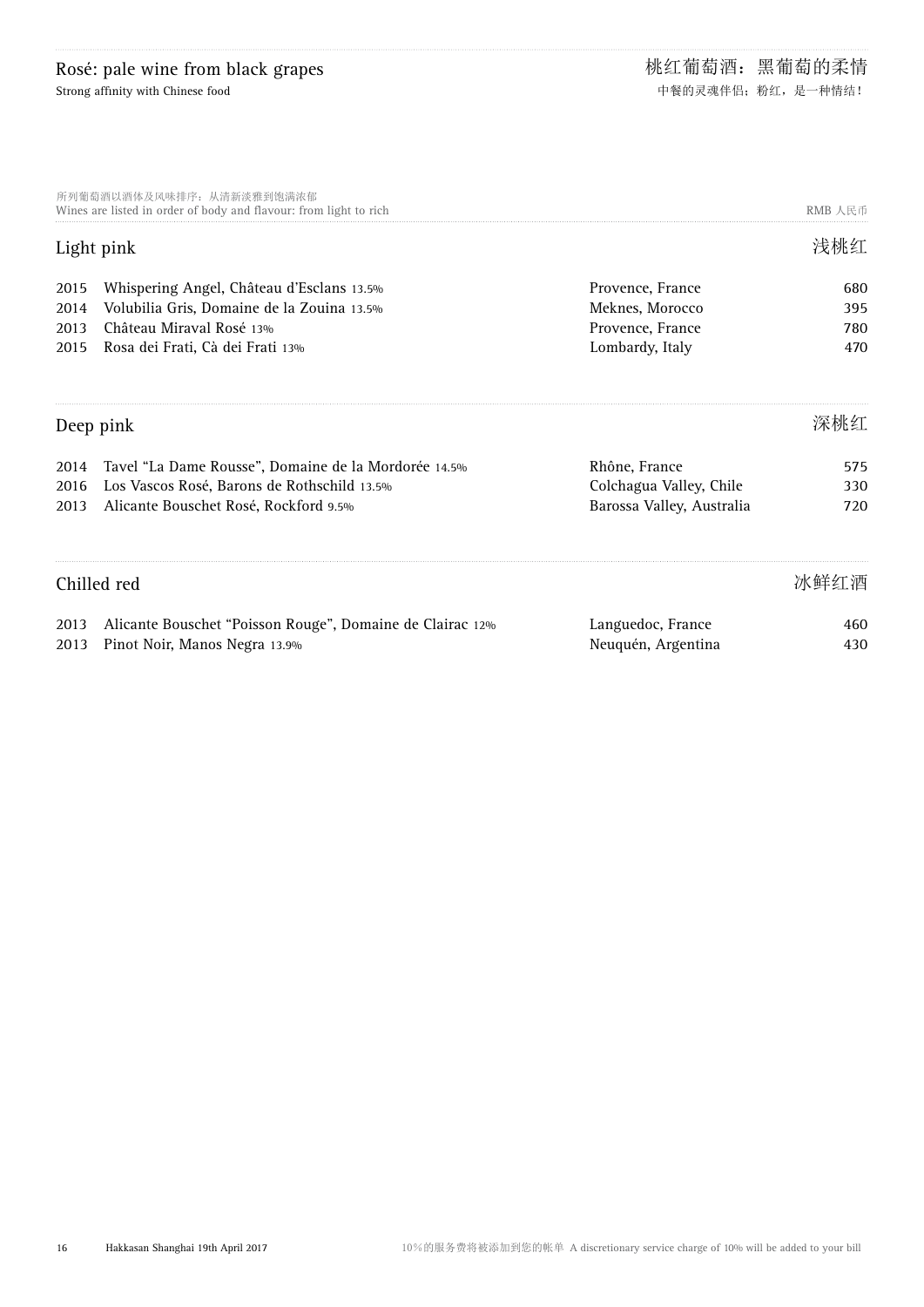More wine, less oxygen: winemakers believe their wines age best in magnums (1500ml) 大瓶酒受氧程度更低:酿酒师们相信大酒瓶(1.5升)更利于陈酒

| 所列葡萄酒以酒体及风味排序: 从清新淡雅到饱满浓郁<br>Wines are listed in order of body and flavour: from light to rich |                                                                                                                                                                                                                      |                                                                                                   |                                                                           |  |
|------------------------------------------------------------------------------------------------|----------------------------------------------------------------------------------------------------------------------------------------------------------------------------------------------------------------------|---------------------------------------------------------------------------------------------------|---------------------------------------------------------------------------|--|
|                                                                                                | Champagne                                                                                                                                                                                                            |                                                                                                   | 香槟                                                                        |  |
| NV                                                                                             | Louis Roederer Brut Premier 12%                                                                                                                                                                                      | Champagne, France                                                                                 | magnum 1980                                                               |  |
| White                                                                                          |                                                                                                                                                                                                                      |                                                                                                   | ⊟                                                                         |  |
| 2013<br>2014<br>2011<br>2010                                                                   | Grüner Veltliner "Von den Terrassen", Sepp Moser 12%<br>Sancerre, Pascal Jolivet 12.5%<br>Beaune 1 <sup>er</sup> Cru "Clos des Mouches", Domaine Berthelemot 12.5%<br>Chardonnay "M3", Shaw and Smith 13%            | Kremstal, Austria<br>Loire, France<br>Burgundy, France<br>Adelaide Hills, Australia               | magnum $1230$<br>magnum 1595<br>magnum 2950<br>magnum 2480                |  |
| Red                                                                                            |                                                                                                                                                                                                                      |                                                                                                   | 红                                                                         |  |
| 2008<br>2004<br>2011<br>2013<br>2012                                                           | Les Brulières de Beychevelle 13%<br>Rioja Reserva "Viña Tondonia", R. López de Heredia 13%<br>Emma's Reserve, Silver Heights 13%<br>Camins del Priorat, Álvaro Palacios 14%<br>Shiraz "Woodcutter's", Torbreck 14.9% | Bordeaux, France<br>Rioja, Spain<br>Ningxia, China<br>Priorat, Spain<br>Barossa Valley, Australia | magnum 1680<br>magnum 2995<br>magnum 2980<br>magnum $1660$<br>magnum 1830 |  |

2008 Alion 14% Ribera del Duero, Spain magnum 3380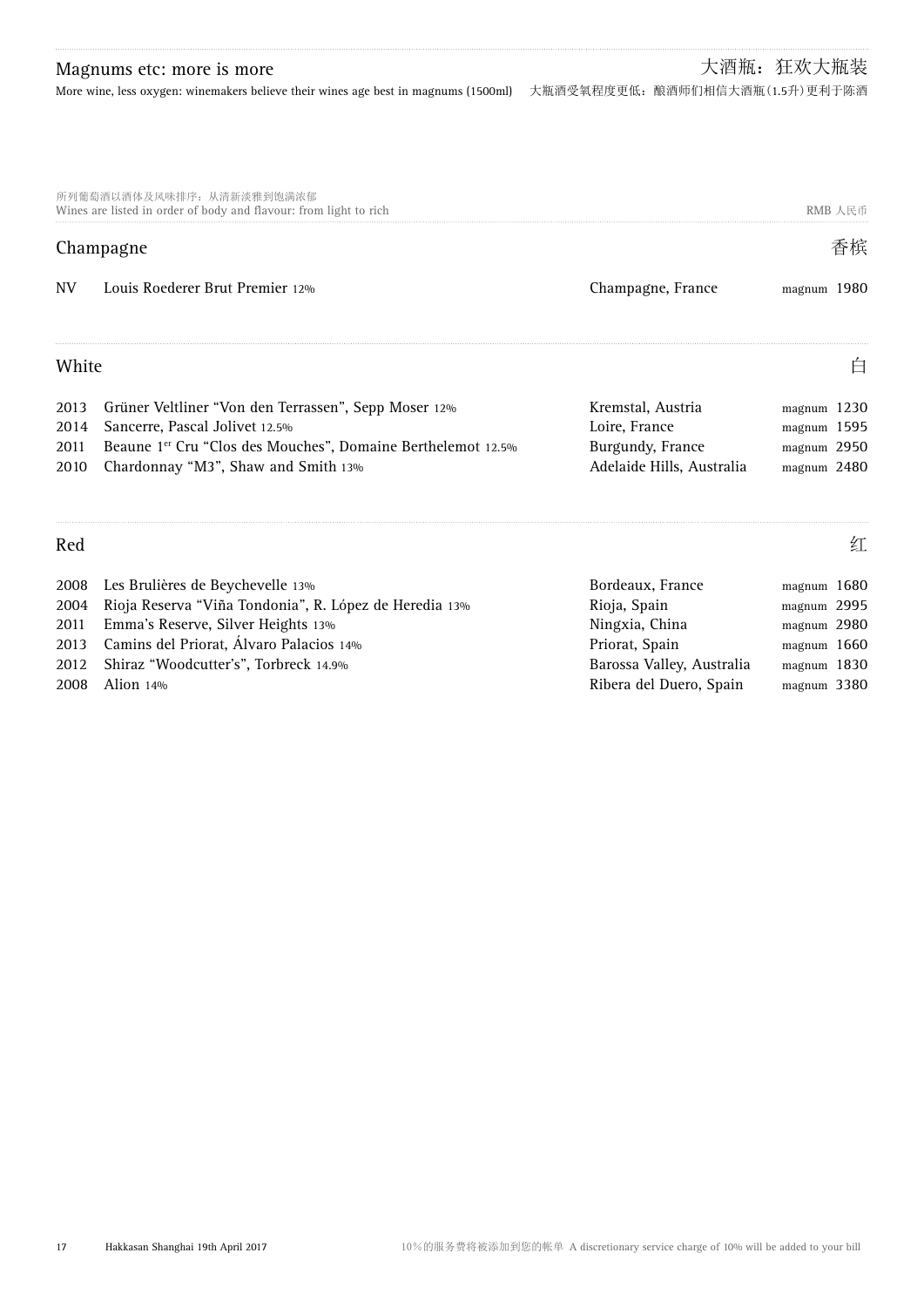Western and Eastern traditions meet in the glass: unexpectedly similar

| 所列黄酒及葡萄酒以酒体及风味排序: 从清新淡雅到饱满浓郁<br>Huangjiu and wines are listed in order of body and flavour: from light to rich<br>RMB 人民币 |                |                            |              |            |
|---------------------------------------------------------------------------------------------------------------------------|----------------|----------------------------|--------------|------------|
| Huangjiu                                                                                                                  |                |                            | 黄酒           |            |
| Rice, millet etc, plus yeast, jiuqu mould and water: an ancient recipe, a daily part of Chinese culture                   |                | 五谷、酵母、酒麴及水: 古老的方剂, 中华文化的奇葩 |              |            |
| 10 y.o. Shazhou Youhuang 13.8%                                                                                            | 沙洲优黄 "君之风" 十年陈 | Jiangsu, China             | 江苏苏州         | 700ml 585  |
| 16 y.o Anchang Taihe "Snow Mountain Aged" 14% 安昌太和 "封藏雪山" 十六年陈                                                            |                | Zhejiang, China            | 浙江绍兴         | 500ml 290  |
| Baolongshan "Jinxu" Winter Brewed 12% 抱龙山 "锦絮"冬酿原液<br>2003                                                                |                | Zhejiang, China 浙江绍兴       |              | 500ml 275  |
| 12 y.o. Wuzhanmao 14%                                                                                                     | 乌毡帽 十二年陈       | Zhejiang, China            | 浙江湖州         | 500ml 350  |
| Pagoda "Handmade Undiluted" 15.5%<br>2012                                                                                 | 塔牌"手工原酒"       | Zhejiang, China            | 浙江绍兴         | 600ml 475  |
| 18 y.o Xianheng "Anwen" 14%                                                                                               | 咸亨酒店"安稳"十八年陈   | Zhejiang, China            | 浙江绍兴         | 1000ml 415 |
| 30 y.o. He Jiu Special Edition 15%                                                                                        | 和酒"玉莲瓜楞瓶"三十年陈  | Shanghai, China 上 海        |              | 750ml 1580 |
| 20 y.o Kuaijishan "National Banquet 20 Year" 15%                                                                          | 会稽山"国宴廿年"      | Zhejiang, China 浙江绍兴       |              | 500ml 595  |
| Guyue Longshan "Diaoyutai" 15%<br>1990                                                                                    | 古越龙山"钓鱼台"      | Zhejiang, China 浙江绍兴       |              | 500ml 1380 |
| 10 y.o. Jimo Laojiu 11.5%                                                                                                 | 即墨老酒 十年陈       | Shandong, China 山东即墨       |              | 500ml 390  |
| Solera: Sherry                                                                                                            |                |                            |              | 雪利酒        |
| Young wine blended into old, year after year for decades. Unexpectedly perfect for Chinese cuisine                        |                | 游走在不同的年份中, 动辄百年。与中餐一拍即合    |              |            |
| Fino "Puerto" Solera Reserva, Emilio Lustau 15%                                                                           |                | Jerez, Spain               |              | 750ml 525  |
| Manzanilla Pasada "Pastrana" 15%                                                                                          | Jerez, Spain   |                            | 630<br>750ml |            |
| Amontillado "Solera 1922" Marqués de Foley, Toro Albalá 21%                                                               | Jerez, Spain   |                            | 500ml 820    |            |
| Amontillado "Antique", Fernando de Castilla 19%                                                                           | Jerez, Spain   |                            | 500ml 985    |            |

Oloroso "Alfonso", Gonzales Byass 18% *Jerez*, Spain Jerez, Spain 750ml 490

/ Suggested serving temperature; let us know your preference. Sakes are listed in order of body and flavour: from light to rich

#### Nihonshu: Sake

#### 日本酒:清酒

Summer grown rice, brewed in the cold of winter with yeast, koji mold and water. 大米夏种冬酿,与酵母、酒麴及水酿成。比葡萄酒柔和,与美食和谐搭配 Softer than wine, harmonious with food

| Dewazakura, Ginjo 15%                   | 出羽桜 吟醸      | /chilled | Yamagata, Japan  | 300ml 360  |
|-----------------------------------------|-------------|----------|------------------|------------|
| Nanbu Bijin, Nama Honjozo 14.5%         | 南部美人 生本醸造   | /room    | Iwate, Japan     | 300ml 265  |
| Shichiken, Junmai 16%                   | 七賢 純米       | /room    | Yamanashi, Japan | 720ml 580  |
| Tamanohikari "Iwai", Junmai Ginjo 15.5% | 玉乃光 祝 純米吟醸  | /chilled | Kyoto, Japan     | 720ml 980  |
| Ozeki "Karantamba", Honjozo 15.5%       | 辛丹波 本醸造     | /warm    | Hyogo, Japan     | 720ml 390  |
| Hiyashibori, Daiginjo 15%               | 滴水藏海 大吟醸    | /chilled | Hyogo, Japan     | 720ml 685  |
| Dassai 50, Junmai Daiginjo 16%          | 獺祭 50 純米大吟醸 | /chilled | Yamaguchi, Japan | 720ml 880  |
| Banzaimon, Junmai Daiginjo 17%          | 萬歲紋 純米大吟醸   | /chilled | Hyogo, Japan     | 720ml 1675 |
| Kokuryu, Junmai Ginjo 15.5%             | 黑龙 純米吟醸     | /chilled | Fukui, Japan     | 720ml 995  |
| Tengumai, Yamahai Nigori 13%            | 天狗舞 山廃にごり   | /chilled | Ishikawa, Japan  | 720ml 515  |
|                                         |             |          |                  |            |